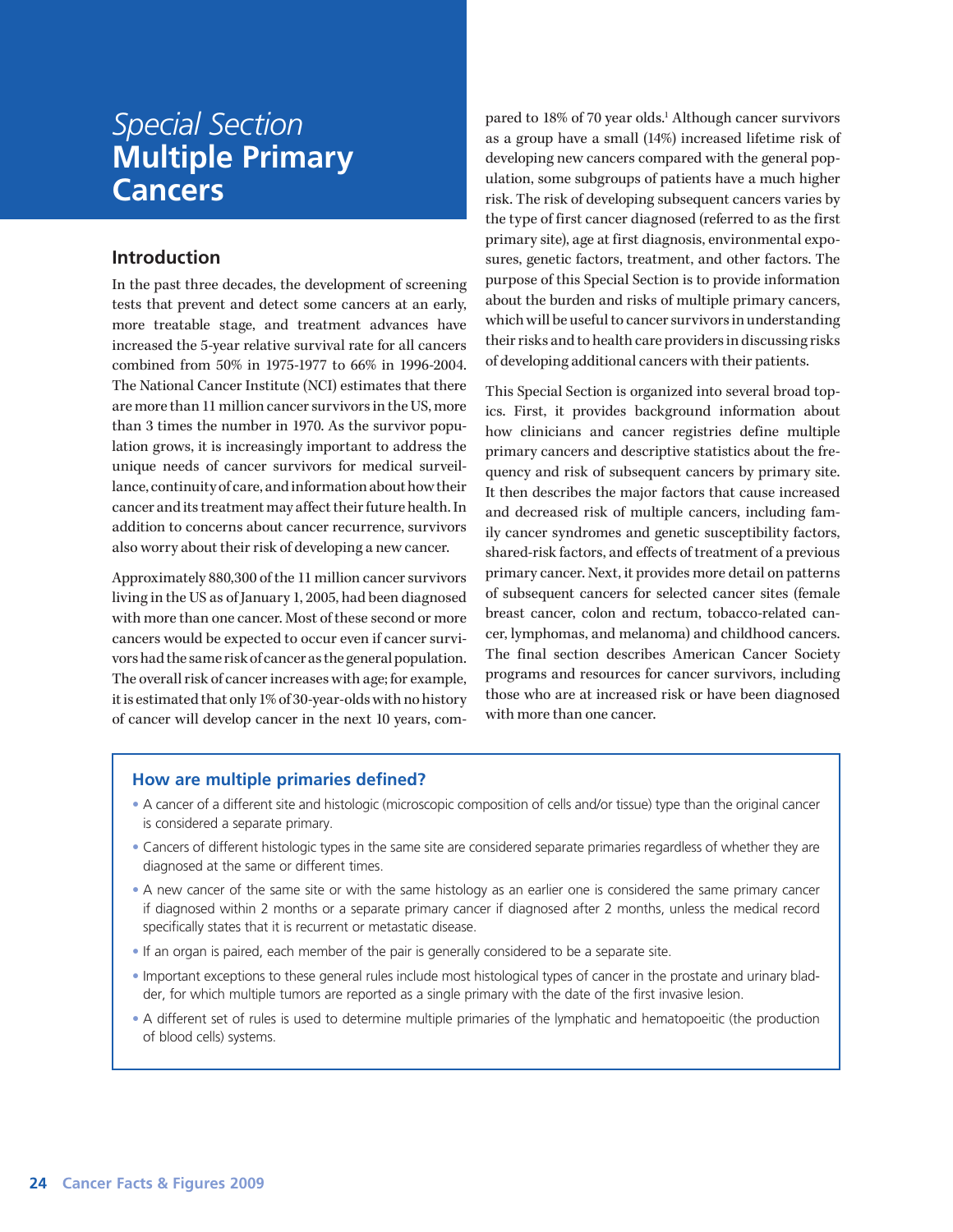### **Figure 1. Estimated Number of Cancer Survivors\* Alive as of January 1, 2005, and the Number Diagnosed with More than One Primary Site by Site of First Primary**

|                                      | <b>Estimated survivors</b>                                             | with more than one cancer, by site of first primary |                                |
|--------------------------------------|------------------------------------------------------------------------|-----------------------------------------------------|--------------------------------|
| <b>Male</b>                          | Female                                                                 | <b>Male</b>                                         | <b>Female</b>                  |
| Prostate                             | <b>Breast</b>                                                          | Prostate                                            | Breast                         |
| 2,106,500 (42%)                      | 2,477,850 (41%)                                                        | 114,470 (28%)                                       | 226,880 (48%)                  |
| Colon & rectum                       | Uterine corpus                                                         | Colon & rectum                                      | Colon & rectum                 |
| 531,880 (11%)                        | 572,630 (9%)                                                           | 69,500 (17%)                                        | 56,140 (12%)                   |
| Urinary bladder                      | Colon & rectum                                                         | Urinary bladder                                     | Uterine corpus                 |
| 384,290 (8%)                         | 563,410 (9%)                                                           | 53,590 (13%)                                        | 45,570 (10%)                   |
| Melanoma                             | Melanoma                                                               | Melanoma                                            | Melanoma                       |
| 349,410 (7%)                         | 349,410 (6%)                                                           | 37,520 (9%)                                         | 25,900 (5%)                    |
| Non-Hodgkin lymphoma<br>207,820 (4%) | Uterine cervix<br>Kidney & renal pelvis<br>249,760 (4%)<br>19,580 (5%) |                                                     | Lung & bronchus<br>15,410 (3%) |
| Lung & bronchus                      | Non-Hodgkin lymphoma                                                   | Oral cavity & pharynx                               | Thyroid                        |
| 175,430 (4%)                         | 193,880 (3%)                                                           | 17,370 (4%)                                         | 13,180 (3%)                    |
| Oral cavity & pharynx                | Lung & bronchus                                                        | Lung & bronchus                                     | Ovary                          |
| 154,160 (3%)                         | 187,660 (3%)                                                           | 17,370 (4%)                                         | 13,090 (3%)                    |
| Kidney & renal pelvis                | Ovary                                                                  | Non-Hodgkin lymphoma                                | Urinary bladder                |
| 148,840 (3%)                         | 174,240 (3%)                                                           | 15,070 (4%)                                         | 12,390 (3%)                    |
| Leukemia                             | Urinary bladder                                                        | Leukemia                                            | Non-Hodgkin lymphoma           |
| 123,730 (3%)                         | 136,860 (2%)                                                           | 7,660(2%)                                           | 11,990 (3%)                    |
| Hodgkin lymphoma                     | Kidney & renal pelvis                                                  | Thyroid                                             | Uterine cervix                 |
| 80,390 (2%)                          | 104,670 (2%)                                                           | 5,740 (1%)                                          | 9,960(2%)                      |
| All sites                            | All sites                                                              | All sites                                           | All sites                      |
| 5,017,160 (100%)                     | 6,081,290 (100%)                                                       | 403,870 (100%)                                      | 476,430 (100%)                 |

**Source:** Angela Mariotto, Statistics, Research, and Evaluations Branch, Surveillance, Epidemiology, and End Results (SEER) Program, 17 SEER Registries, 1973-2005, Division of Cancer Control and Population Sciences, National Cancer Institute, 2008.

# **What Distinguishes a Recurrence from a Second Primary Cancer?**

When a tumor is determined to be cancer, this indicates that cells within the tumor have developed the ability to invade into surrounding tissues and to move to remote sites (metastasize) where they can grow and invade. Even after treatment of the original cancer appears to have been effective, cancer cells may persist in the body and eventually grow to the point where they are detected either at or near the site of the original cancer or at a remote site. When this occurs, it is called a recurrence or a metastasis. By definition, a second (or multiple) primary cancer is the occurrence of a new cancer that is biologically distinct from the original primary cancer.<sup>2</sup> The determination of whether a new cancer is a separate primary or a recurrence or a metastasis from the original cancer is important clinically because it influences staging procedures, prognosis, and treatment. This determination

usually involves a combination of pathological, clinical and, in some cases, additional laboratory studies. The distinction is easy when pathological information shows that the cancers being compared have different histological features that show that they have originated from distinct types of cells. Clinicians may also use information about typical patterns of recurrence and common sites of metastases for the first cancer. When the answer is not clear cut, molecular and cellular tools may be used to analyze the DNA of cells from the original and the new tumor to determine if they have a common origin, similar to taking a molecular fingerprint of the cancer. Tumor registries rely on the information in the medical record to determine whether a cancer is a recurrence or metastasis of a previously treated cancer, or a new cancer. In addition, cancer registries use coding rules to count multiple primary cancers in a consistent way. The coding rules consider the cancer site of origin, date of diagnosis, his-

**Estimated survivors who have been diagnosed**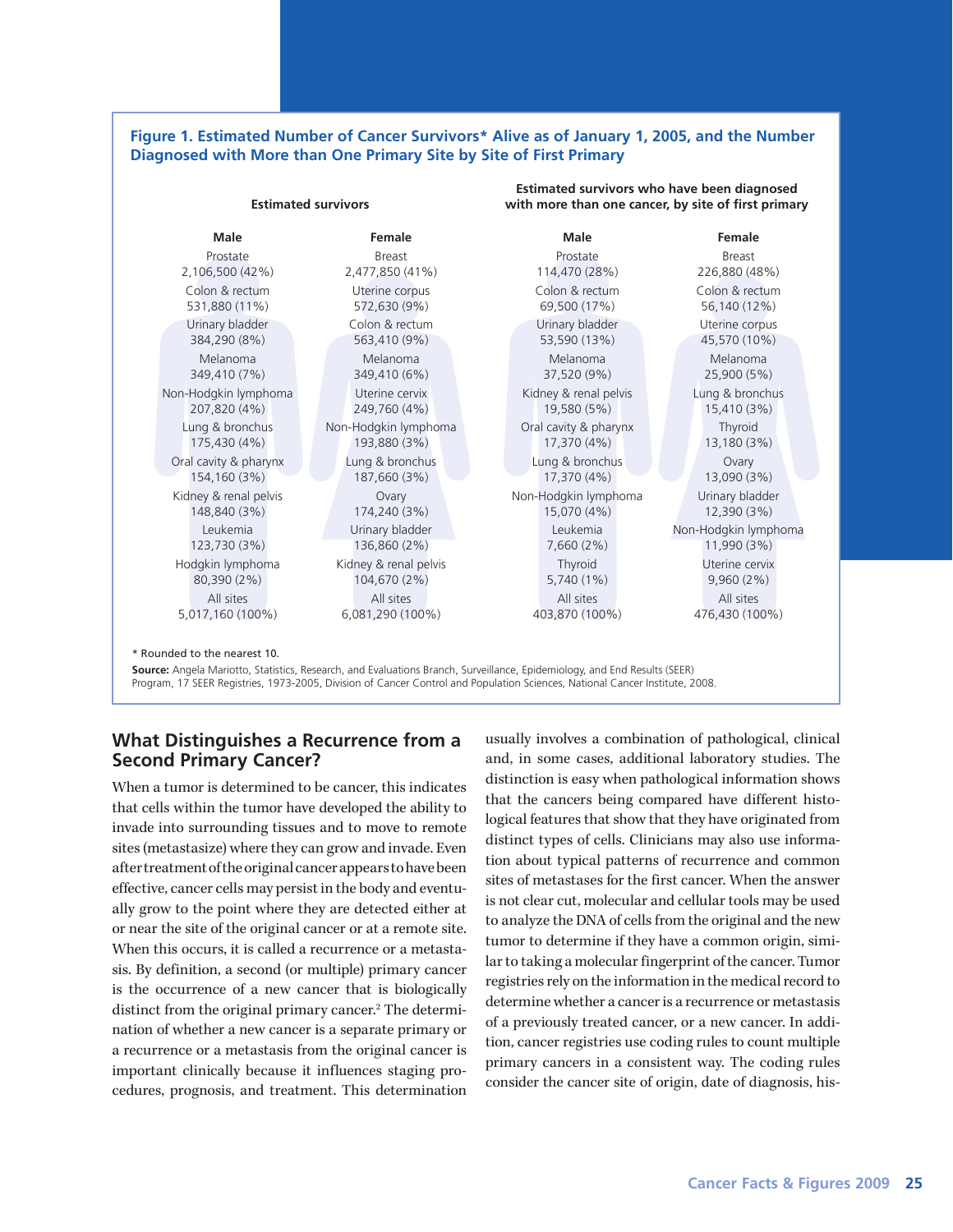### **Measures of risk for a subsequent cancer diagnosis among cancer survivors**

### **Observed-to-Expected Ratio (O/E)**

The observed number of cancers in a population of cancer survivors divided by the number of cancers expected. The number of cancers expected is calculated using cancer rates from the general population and person-years-at-risk (PYAR) of the survivor population under study. PYAR is counted from the date 2 months after the diagnosis of the first cancer (to exclude multiple primaries diagnosed at the same time) until the date of last known vital status or death, and allocated by age, sex, race, and calendar year. All second and later (third, fourth, etc.) cancer diagnoses are included.

### **Estimated absolute risk (EAR) per 10,000 PYAR**

The EAR is calculated by subtracting the expected number of cancer cases from the observed number, dividing by the PYAR, and multiplying by 10,000 [((O-E)/PYAR) x 10,000]. The EAR represents the number of excess cancers per 10,000 PYAR (for example, a population of 10,000 cancer survivors followed for 1 year or 1,000 cancer survivors followed 10 years).

tology, behavior (i.e. in situ or malignant), and laterality of paired organs. Multiple primary cancers can either be diagnosed at the same time (synchronous) or at different times (metachronous); coding rules exclude cancers diagnosed within two months of the primary cancer, which are considered to be synchronous cancers, from the multiple primary counts. The coding rules used in this article are those used by the Surveillance, Epidemiology, and End Results (SEER) registries.3

Population-based cancer registries are an important resource for studying multiple primary cancers. Registries collect information about each cancer patient in such a way that subsequent primary cancers diagnosed in the same person can be identified. The earliest studies of multiple primaries were done by cancer registries in Connecticut and Denmark.4 More recently, the SEER Program published a monograph on new malignancies among cancer survivors based on data from the 9 original SEER registries during the 28-year period 1973-2000. The SEER Monograph, with data updated to 2005 (using SEER\*Stat software version 6.4.4), is the primary resource for statistics used in this report and will be referred to throughout as the SEER Multiple Primary Study; the monograph can be accessed at http://seer.cancer.gov/ publications.5 The categories of primary and secondary cancer sites are provided in Appendix 2.A and 2.B of the monograph. In some cases, the categories reported for primary and secondary sites differ; for example, the category "acute myeloid leukemia" is used for primary sites and "acute non-lymphocytic leukemia," which includes acute myeloid leukemia and several other categories, is used for secondary sites. More information on the methods used and limitations of the study are provided in the Sources of Statistics section, from pages 17-19.

# **How Common Are Multiple Primary Cancers?**

An estimated 880,300 cancer survivors who have been diagnosed with more than one cancer were living in the US as of January 1, 2005.<sup>6</sup> Among men who have been diagnosed with more than one cancer, the 10 most common primary sites are prostate, colon and rectum, urinary bladder, melanoma, kidney and renal pelvis, oral cavity and pharynx, lung and bronchus, non-Hodgkin lymphoma, leukemia, and thyroid (Figure 1). Among women who have been diagnosed with more than one cancer, the 10 most common primary sites are breast, colon and rectum, uterine corpus, melanoma, lung and bronchus, thyroid, ovary, urinary bladder, non-Hodgkin lymphoma, and uterine cervix (Figure 1). These rankings generally reflect high incidence and survival rates for the first primary cancer rather than unusually high risks for a subsequent cancer. For example, the large number of prostate cancer survivors who have been diagnosed with a multiple cancer reflects the fact that prostate cancer is the most commonly diagnosed cancer in men and has a 5-year relative survival rate of more than 99%, not that prostate cancer survivors have an increased risk of developing additional cancers. (See "What causes decreased risk of developing another cancer?" on page 30.)

The Observed-to-Expected Ratios (O/Es) and Estimated Absolute Risks (EARs) for subsequent cancers for the 15 most common primary cancer sites in men and women are shown in Figure 2. For both men and women, the highest O/Es and EARs are observed for cancers related to tobacco, including cancer of the oral cavity and pharynx, lung and bronchus, esophagus (men only), kidney and renal pelvis, and urinary bladder. Among men, primary sites associated with modest increased risks of subsequent cancer include melanoma, leukemia,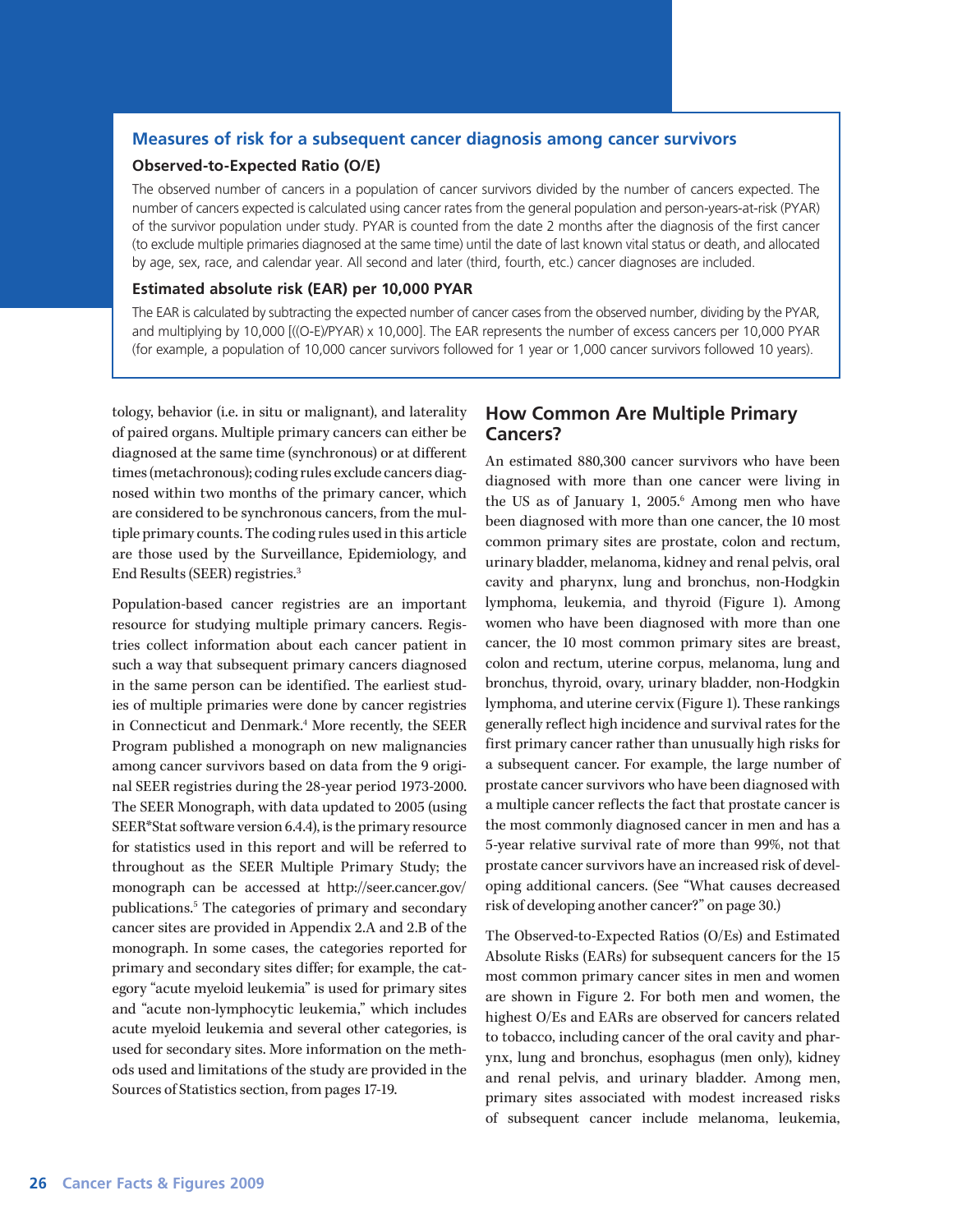### **Figure 2. Estimated Absolute Risk (EAR) per 10,000 Person-Years and Observed-to-Expected Ratios (O/E) for Subsequent Cancers by Primary Site, Men and Women Ages 20 and Older, 1973-2005**



**Source:** Surveillance, Epidemiology, and End Results (SEER) Program, 17 SEER Registries, 1973-2005, Division of Cancer Control and Population Sciences, National Cancer Institute, 2008.

**Note:** Top 15 sites are based on Jemal A, Thun MJ, Ries LAG, et al. Annual report to the nation on the status of cancer, 1975-2005, featuring trends in lung cancer, tobacco use, and tobacco control. *J Natl Cancer Institute* 2008;100(23):1672-1694.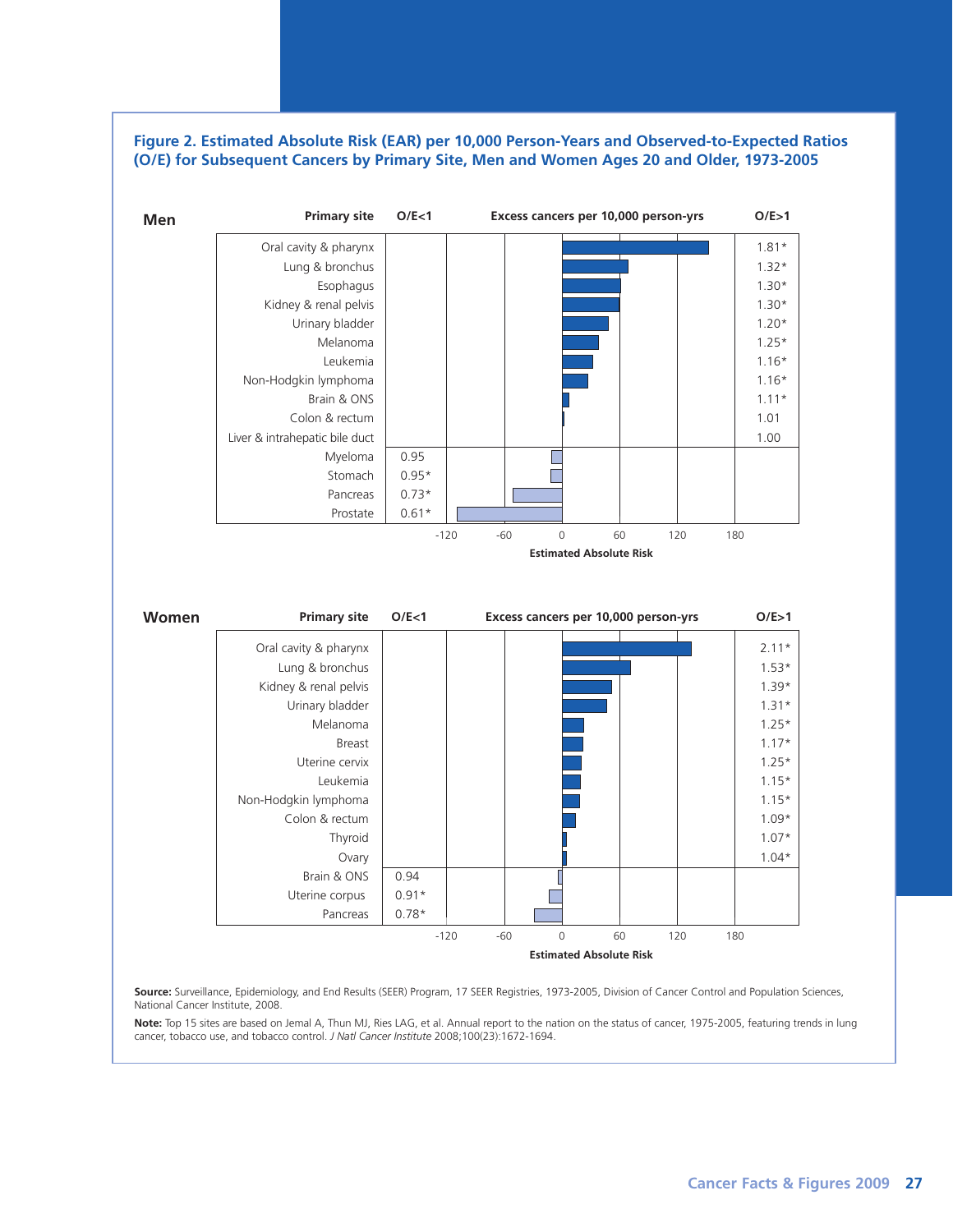### **Table 1. Observed-to-Expected Ratio and Estimated Absolute Risk of Developing Subsequent Primary Cancer by Age at Initial Cancer Diagnosis, SEER 1973-2005**

| Age at initial  |                 | <b>Male and female</b> |            |                 | Male    | Female |                 |         |            |
|-----------------|-----------------|------------------------|------------|-----------------|---------|--------|-----------------|---------|------------|
| diagnosis       | <b>Observed</b> | O/E                    | <b>EAR</b> | <b>Observed</b> | O/E     | EAR    | <b>Observed</b> | O/E     | <b>EAR</b> |
| <b>All Ages</b> | 258.997         | $1.14*$                | 21         | 140.888         | $1.12*$ | 22     | 118,109         | $1.17*$ | 21         |
| $0 - 17$        | 585             | $5.63*$                | 17         | 266             | $5.69*$ | 15     | 319             | $5.59*$ | 19         |
| 18-29           | 2,171           | $2.41*$                | 21         | 880             | $2.83*$ | 21     | 1,291           | $2.19*$ | 20         |
| 30-39           | 7.394           | $2.00*$                | 33         | 2.315           | $2.22*$ | 34     | 5.079           | $1.92*$ | 33         |
| 40-49           | 20.501          | $1.51*$                | 36         | 6.958           | $1.68*$ | 48     | 13.543          | $1.44*$ | 30         |
| 50-59           | 48.737          | $1.23*$                | 29         | 23.097          | $1.28*$ | 40     | 25,640          | $1.19*$ | 22         |
| 60-69           | 85,461          | $1.12*$                | 22         | 49.908          | $1.10*$ | 22     | 35,553          | $1.14*$ | 22         |
| 70-79           | 72.119          | $1.03*$                | 8          | 45.015          | $1.02*$ | 5      | 27.104          | $1.06*$ | 12         |
| $80+$           | 22,029          | $0.95*$                | $-11$      | 12,449          | $0.95*$ | $-14$  | 9,580           | $0.96*$ | $-9$       |

Note: Excludes the first 2 months after initial cancer diagnosis. Subsequent cancers exlcude non-melanoma skin and subsequent prostate cancers following an initial prostate cancer

O/E = observed-to-expected ratio; EAR = excess absoute risk per 10,000 person years at risk (PYAR).

\*p<0.05

and non-Hodgkin lymphoma; sites with no significant increase or decrease in risk include colon and rectum, liver and intrahepatic bile duct, and myeloma; and those with significantly decreased risk include stomach, pancreas, and prostate cancer. Among women, primary sites with modest increased risks include melanoma, breast, uterine cervix, leukemia, non-Hodgkin lymphoma, colon and rectum, thyroid, and ovary. Women who have had a primary brain cancer do not have significantly increased or decreased risk, and those who have a history of uterine cancer (including uterus not otherwise specified) or pancreatic cancer have a significantly decreased risk of subsequent cancer. Reasons that risk for second or more cancers differ by primary site are discussed below.

In addition to primary site, age at initial diagnosis is strongly associated with relative risk of developing a subsequent cancer (Table 1). Individuals diagnosed with cancer at ages 0 to 17 years have a substantially increased risk of developing subsequent cancers (O/E=5.63), with O/E ratios declining for patients diagnosed with their first cancer in each subsequent age interval (Table 1). Elevated O/Es for subsequent cancers among individuals diagnosed with cancer at younger ages are primarily related to genetic susceptibility and effects of radiation and chemotherapy treatment. Although the O/Es for subsequent cancers are highest for those diagnosed at ages 0 to 17 years, the absolute risks are not. The EAR for male and female patients diagnosed under age 18, 17 per 10,000 PYAR, is considerably lower than the EARs for middle-aged adults, which peak among men and women diagnosed at age 40 to 49 years (EAR =  $36$  per  $10,000$ PYAR) (Table 1). Persons diagnosed at age 80 and older have a significantly decreased O/E of subsequent cancer, likely reflecting in part underreporting of second cancers among elderly patients.

# **What Causes Excess Risk of Developing Another Cancer?**

Cancers arise through a multistage process involving initiation, promotion, malignant transformation, and tumor progression. The critical initiating events often involve damage to DNA (the genetic material of the cell) that is not repaired before the cell divides, resulting in heritable mutations (permanent changes in the DNA) that are passed on to daughter cells. Mutations in critical areas of genes that regulate cell growth, cell death, or DNA repair may result in the selective growth of damaged cell lines and accumulation of further genetic damage. Factors that increase cell turnover, such as some hormones, can increase the proliferation of cells and the likelihood of malignant transformation even if they are not themselves mutagenic. In general, many mistakes in the DNA must accumulate for a cancer to develop. Factors associated with increased risk of developing more than one primary cancer have been grouped into three broad categories: familial cancer syndromes and other genetic susceptibility factors, common exposures (e.g. tobacco), and carcinogenic effects of cancer treatment.<sup>7,8</sup>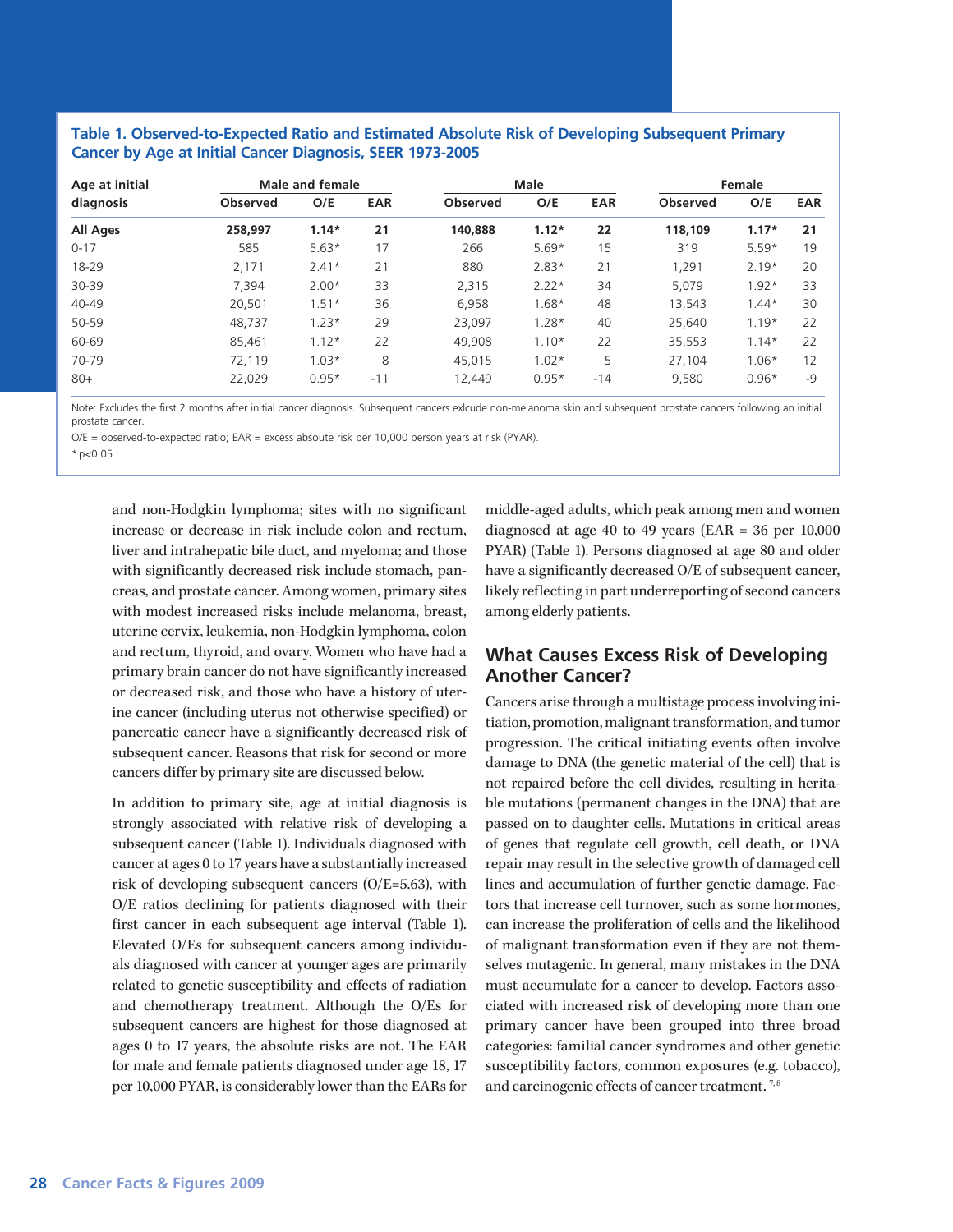# **Familial Cancer Syndromes and Genetic Susceptibility Factors**

About 1-2% of all cancers are associated with hereditary cancer syndromes; these syndromes are associated with very high lifetime probabilities of developing certain cancers.7 Individuals with hereditary cancer syndromes have a heritable mutation in every cell, which may have been inherited from a parent or arisen early in development. Even in people with inherited syndromes, the development of cancer still depends on acquiring additional mutations. Many of these syndromes are autosomal dominant, which means there is a 50% chance that someone carrying the gene will pass it to their child. Retinoblastoma, a rare childhood cancer in the retina of the eye, is an example of an autosomal dominant hereditary cancer that is associated with a specific gene mutation in about 35% of all cases. Children born with this mutation have a very high probability of developing one or more retinoblastomas, as well as several other cancers, and are more susceptible to the adverse effects of radiation.<sup>9</sup>

Additional hereditary syndromes are associated with increased risk of developing multiple primary cancers.<sup>9</sup> Familial adenomatous polyposis (FAP) and hereditary nonpolyposis colorectal cancer (HNPCC) are two genetic syndromes that confer a high risk of colorectal cancer at an early age and at multiple sites within the colon and rectum. (See section on colon and rectal cancer on page 32.) Individuals with HNPCC are also predisposed to endometrial and ovarian cancers. Inherited mutations in the cancer susceptibility genes BRCA1 and BRCA2 are associated with early-onset breast and ovarian cancers and increased risk of second primaries of the breast, ovary, and other sites. (See section on breast cancer on page 30.) Heritable cancer syndromes should be suspected when several generations of a family are diagnosed with certain cancers at a relatively young age, or when several individuals in a family develop multiple primary cancers. When a heritable cancer syndrome is suspected, genetic counseling should be discussed because this may identify mutations in known cancer susceptibility genes.

# **Shared Risk Factors**

## **Tobacco and alcohol use**

Individuals may be at increased risk of developing multiple primary cancers due to exposure to risk factors that are associated with several cancers. As noted previously, individuals with tobacco-related cancer have very high O/Es for developing additional tobacco-related cancers. Tobacco smoke contains numerous carcinogens and prolonged exposure may result in a phenomenon called "field cancerization" in which there are multiple patches of transformed cells in the respiratory and urinary tract, some of which evolve to second (or more) cancers. Alcohol consumption has been associated with increased risk of a number of cancers, including oral cavity and pharynx, esophagus, liver, colon, larynx, and female breast. For some cancers, the risks associated with excessive alcohol consumption and tobacco use are much higher than for either exposure alone. It is estimated that alcohol consumption combined with tobacco use account for 75-85% of cancers of the oral cavity, pharynx, larynx, and esophagus in the US.9

## **Hormonal factors**

Individuals may be at increased risk of developing multiple primary cancers due to hormonal factors that are associated with several cancers. Hormonal factors play an important role in the development of female breast cancer and several cancers of the female reproductive system. Studies of multiple primary cancers have found similar increases in relative risks for breast, ovarian, and uterine corpus cancers.<sup>7,9</sup> This may result from common hormonal risk factors related to menstrual and pregnancy history and use of hormonal medications, as well as genetic susceptibility factors that increase risk for several cancers.

### **Immune deficiency and infection**

Immunodeficiency syndromes, either acquired or inherited, are associated with an increased risk of non-Hodgkin lymphoma and some other cancers. Patients receiving immunosuppressive therapy after kidney transplants are at increased risk of non-Hodgkin lymphoma, Kaposi sarcoma, and squamous cell cancer on sun-exposed areas of their skin.<sup>7</sup> Suppression of the immune system may predispose a patient to other forms of skin cancer, including malignant melanoma. Patients with human immunodeficiency virus (HIV)-related immunodeficiency are at increased risk of non-Hodgkin lymphoma, Kaposi sarcoma, and cervical and anal cancer. Although case reports document multiple cancers in HIV-infected individuals, the relative risk for multiple primary tumors in patients with HIV-related immunodeficiency is unknown.

Human papillomavirus (HPV) infections are the main cause of cancer of the uterine cervix and have been implicated in other cancers of the anogenital tract (vulva, vagina, perineum, anus, and penis) for which there is evidence for mutually increased risk. There is growing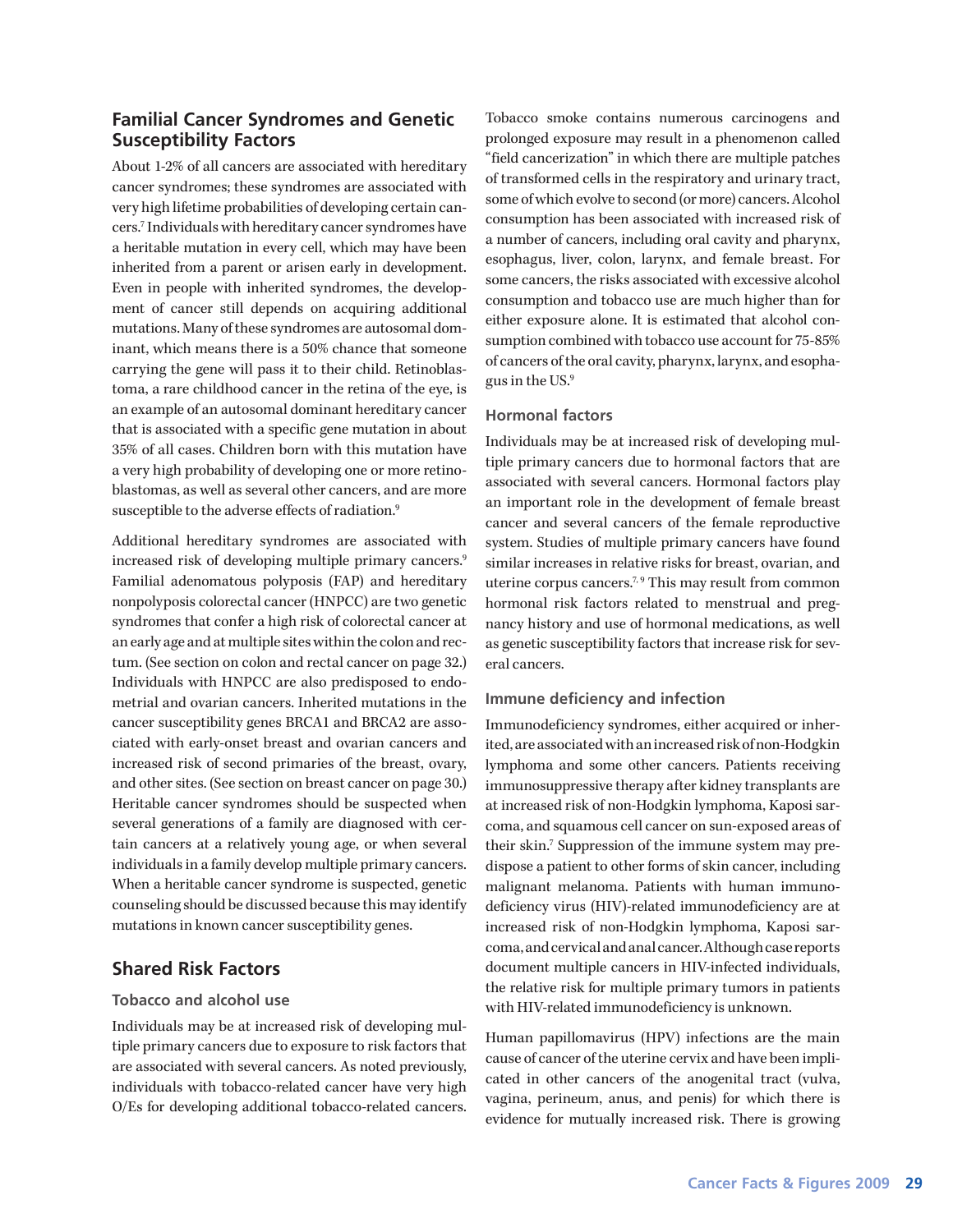evidence to support a causal role for HPV, especially HPV-16, in oropharyngeal cancers.<sup>10</sup> HPV infections are relatively more aggressive and persistent in individuals with compromised immune systems.<sup>7</sup>

## **Effects of treatment of a previous primary cancer**

Some of the treatments for cancer can damage normal cells and result in short-term and long-term side effects, including an increased risk of subsequent cancer years or decades later. The benefits of treatment of the first cancer are large compared to the risks of developing a second cancer.11 The second cancers associated with radiation therapy include acute leukemia, chronic myelogenous leukemia, breast, lung, thyroid, and non-melanoma skin cancers.12 Second cancers of the bone and connective (soft) tissues occur within or adjacent to the irradiated area among patients treated with high-dose radiation. Dose and type of radiation, the intrinsic susceptibility of exposed tissues, and patient characteristics influence the risk for radiation-associated cancers. The risk is generally higher when developing tissue is exposed at a young age. Improvement in radiotherapy techniques over time has allowed the damage to normal tissue to be minimized while delivering an effective dose to the cancer. Both radiotherapy and chemotherapy can cause treatment-related leukemia (most commonly acute nonlymphocytic leukemia). Chemotherapy drugs associated with increased risk of acute myeloid leukemia include some alkylating agents, topoisomerase II inhibitors, and anthracyclines. The carcinogenic potential of some chemotherapeutic drugs may be enhanced when administered in conjunction with ionizing radiation. Research has resulted in the development of chemotherapy agents that are equally or more effective in treating cancer while having less short-term and long-term toxicity to patients, including lower risk of second cancers.<sup>13</sup>

# **What Causes Decreased Risk of Developing Another Cancer?**

Adult patients diagnosed with cancers that have low 5-year survival rates, such as pancreatic cancer, appear to be at decreased risk for second cancers. This may result in part from the exclusion of other cancers diagnosed within the first two months of the first, short interval of follow-up, and lack of differentiation of metastatic lesions from new primary tumors in terminally ill patients. Decreased risks for some cancers may be influenced by treatment and coding rules; this typically applies primarily to subsequent cancers of the same site. When a cancer

is treated by removing an organ, the patient is no longer at risk for second tumors of that site. For example, many women with cancer of the uterine corpus are treated with hysterectomy and thus are not at risk for subsequent cancer of the uterine cervix or corpus. Some men with prostate cancer have their prostate surgically removed; in addition, coding rules specify that when second or more prostate cancers of the most common histological type (adenocarcinomas) are detected they are not considered a separate primary. When overall risk of subsequent cancer is thought to be influenced by treatment or coding rules for cancers of the same primary site, it is useful to examine the O/E ratio for cancers excluding the primary site. For the cancers mentioned above, the O/E calculated before and after excluding cancers of the same primary site goes from 0.91\* to 0.96 for uterine corpus and 0.61\* to 0.91\* for prostate cancer. In contrast, the decreased risk of subsequent cancers after stomach cancer does not change after exclusion of the primary site (O/E in men and women combined changes from 0.91\* to 0.92\*); this may in part reflect the uniqueness of the primary risk factor for this cancer (*Helicobacter pylori* infection), which is not strongly associated with any other cancer. In addition, reduced rates of subsequent cancer may result from caloric restriction after stomach cancer treatment; reduced cancer mortality rates have been observed in long-term follow-up of patients with gastric bypass surgery.<sup>14</sup>

# **Multiple Primary Cancers Associated with Selected Primary Sites**

### **Female breast cancer**

Invasive breast cancer is the most frequently diagnosed non-skin cancer among women in the US and has a 5-year relative survival rate of 89%. The SEER multiple primary study found an O/E of 1.17 for all subsequent cancers among women diagnosed with a first primary breast cancer during 1973-2005 (Table 2).<sup>15</sup> New primary cancers of the breast account for nearly 40% of all cancers diagnosed among female breast cancer survivors, followed by cancer of the lung, uterine corpus, ovary, and acute non-lymphocytic leukemia. There is a strong relationship between younger age at diagnosis of the primary breast cancer and risk of a subsequent cancer (Table 2). Women diagnosed with early-onset breast cancer (age < 40) had almost a 3-fold increased risk of any subsequent cancer, with a 4.5-fold increased risk of subsequent breast cancer. In contrast, women diagnosed at age 70 and older had no excess risk of any subsequent cancer, and only a small (1.2 fold) increased risk of subsequent breast cancer. Genetic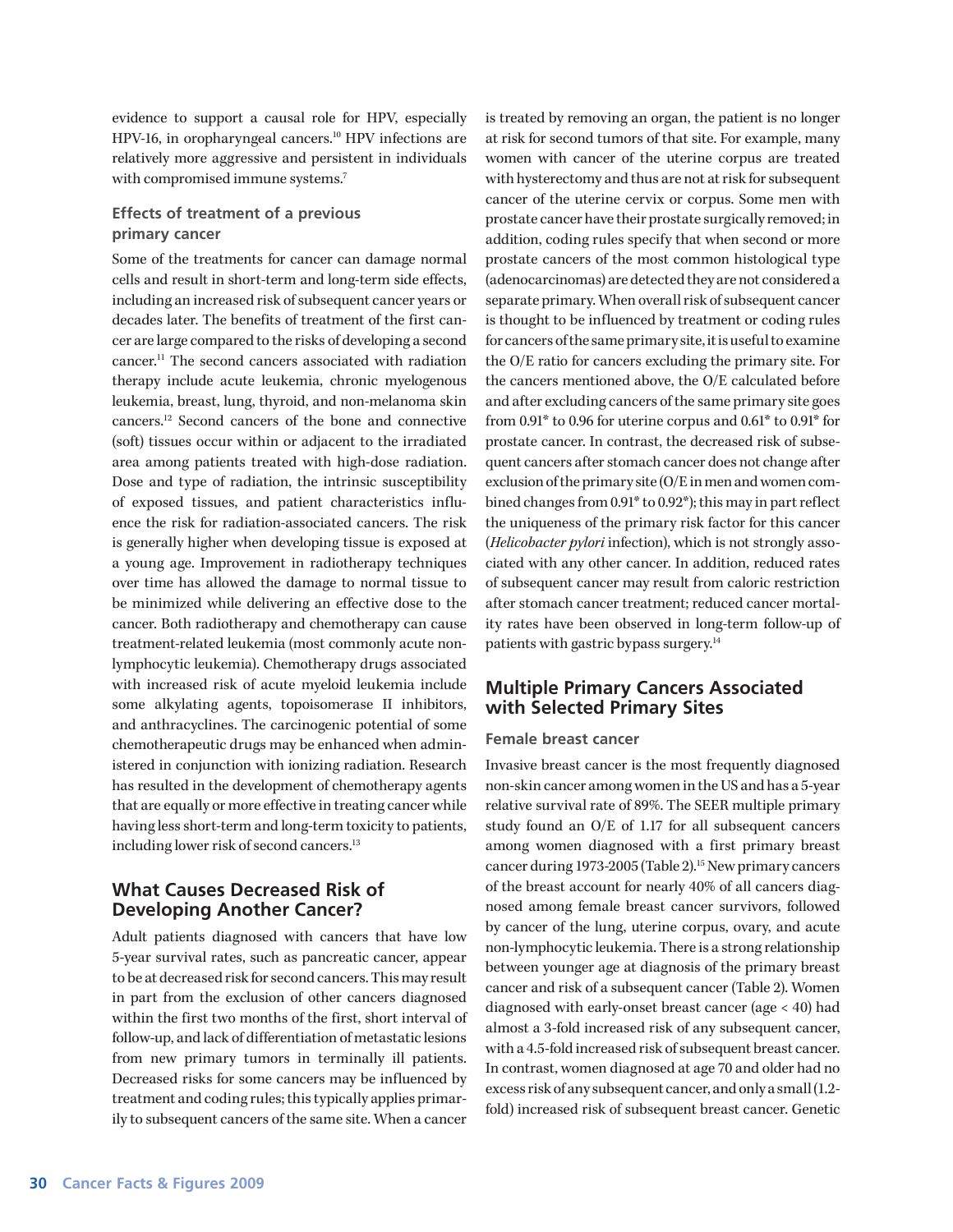### **Table 2. Observed-to-Expected Ratio for Developing Subsequent Primary Cancer after Female Breast Cancer by Age at Diagnosis of First Primary, SEER 1973-2005**

| Subsequent<br>site                     | Birth to 39<br>$(N=27,633)$ | 40 to 49<br>$(N=70, 941)$ | $50 - 69$<br>$(N=180, 355)$ | 70 and older<br>$(N=120, 028)$ | All ages<br>$(N=398,957)$ | <b>Observed</b><br>number | Expected<br>number | <b>EAR</b> |
|----------------------------------------|-----------------------------|---------------------------|-----------------------------|--------------------------------|---------------------------|---------------------------|--------------------|------------|
| <b>Breast</b>                          | $4.54*$                     | $1.98*$                   | $1.42*$                     | $1.20*$                        | $1.55*$                   | 18,523                    | 11,932             | 19.64      |
| Lung & bronchus                        | $1.79*$                     | $1.24*$                   | 0.99                        | $0.77*$                        | $0.96*$                   | 5,478                     | 5,684              | $-0.61$    |
| Uterine corpus                         | $1.77*$                     | $1.25*$                   | $1.32*$                     | $1.65*$                        | $1.40*$                   | 3,552                     | 2,538              | 3.02       |
| Ovary                                  | $4.67*$                     | $1.82*$                   | $1.16*$                     | 0.98                           | $1.29*$                   | 1.815                     | 1.408              | .21        |
| <b>ANLL</b>                            | $6.33*$                     | $3.31*$                   | $1.89*$                     | 1.03                           | $1.74*$                   | 616                       | 354                | 0.78       |
| All subsequent<br>cancers <sup>†</sup> | $2.87*$                     | $1.49*$                   | $1.15*$                     | 0.99                           | $1.17*$                   | 48.934                    | 41.689             | 21.59      |

Note: Excludes the first 2 months after initial cancer diagnosis. Site definitions are based on Appendix 2a and 2b from Curtis RE, Freeman DM, Ron E, et al., (eds.) *New malignancies among cancer survivors: SEER cancer registries, 1973-2000*. Bethesda, MD: National Cancer Institute, NIH Publ. No. 05-5302; 2006. EAR = excess absoute risk per 10,000 person years at risk (PYAR); ANLL = acute non-lymphocytic leukemia.

 $*p<0.05$ 

†All subsequent cancers excludes non-melanoma skin cancer.

predisposition, notably mutations in BRCA1 and BRCA 2 genes, contribute to the excess risk of subsequent cancer among women with early-onset breast cancer. 7

In addition to genetic predisposition, breast cancer survivors may be at increased risk of developing subsequent cancers of the breast and ovary associated with hormonal and reproductive risk factors, such as nulliparity (not having a child) and a long menstrual history (menstrual periods that start early and/or end late in life), as well as the adverse effects of treatment.16 Patients receiving tamoxifen therapy for estrogen receptor positive breast cancer have a substantially decreased risk of recurrence and of developing a second primary breast cancer, but have an increased risk of developing cancer of the uterus.<sup>16</sup> The increased risk of acute non-lymphocytic leukemia (ANLL) among breast cancer survivors is thought to be related to some chemotherapy treatments, with radiation possibly adding to the risk.

Although the overall risk of lung cancer is lower for breast cancer survivors than the general population, an elevated O/E has been observed for women treated with radiotherapy after mastectomy.<sup>5</sup> While no significant excess risk has been reported among women receiving lower-dose radiation treatment after lumpectomy, women receiving this therapy may not have been followed long enough to detect such a risk if it was present. Radiation treatment may also be related to increased risk of several less common cancers among breast cancer survivors, including esophagus, bone, and soft tissue. Other relatively uncommon cancers that occur more frequently in breast cancer survivors are malignant melanoma, thyroid cancer, and

salivary gland cancer. In contrast to some studies, the SEER study did not find significantly increased risk for colon cancer among breast cancer survivors.<sup>15</sup>

Recommendations exist for identification of women with primary breast cancer who have hereditary syndromes that increase the risk of developing multiple primaries. Women with predisposing mutations that increase the risk of breast and ovarian cancer may choose to undergo prophylactic bilateral mastectomy (removal of both breasts) or contralateral prophylactic mastectomy (removal of unaffected breast) after diagnosis of a primary breast cancer. Removal of the ovaries and fallopian tubes may also be considered because this reduces risk of subsequent invasive breast cancer by 50% and nearly eliminates the risk of ovarian cancer.17 Both the American Society for Clinical Oncology (ASCO) and the National Comprehensive Cancer Network (NCCN) have published guidelines for follow-up of women after treatment for breast cancer.<sup>18, 19</sup> These guidelines recommend that all women who have had a diagnosis of breast cancer undergo regular physician visits, including history and physical examination and annual diagnostic mammography. Recent American Cancer Society guidelines recommend magnetic resonance imaging (MRI) in addition to screening mammography for women who have a high lifetime risk of breast cancer, including those with BRCA1 and BRCA2 mutations.20 MRI is not recommended for women with a personal history of breast cancer, whose absolute lifetime risk of subsequent breast cancer is estimated to be 10%, because there is little data to support the benefits.<sup>20</sup>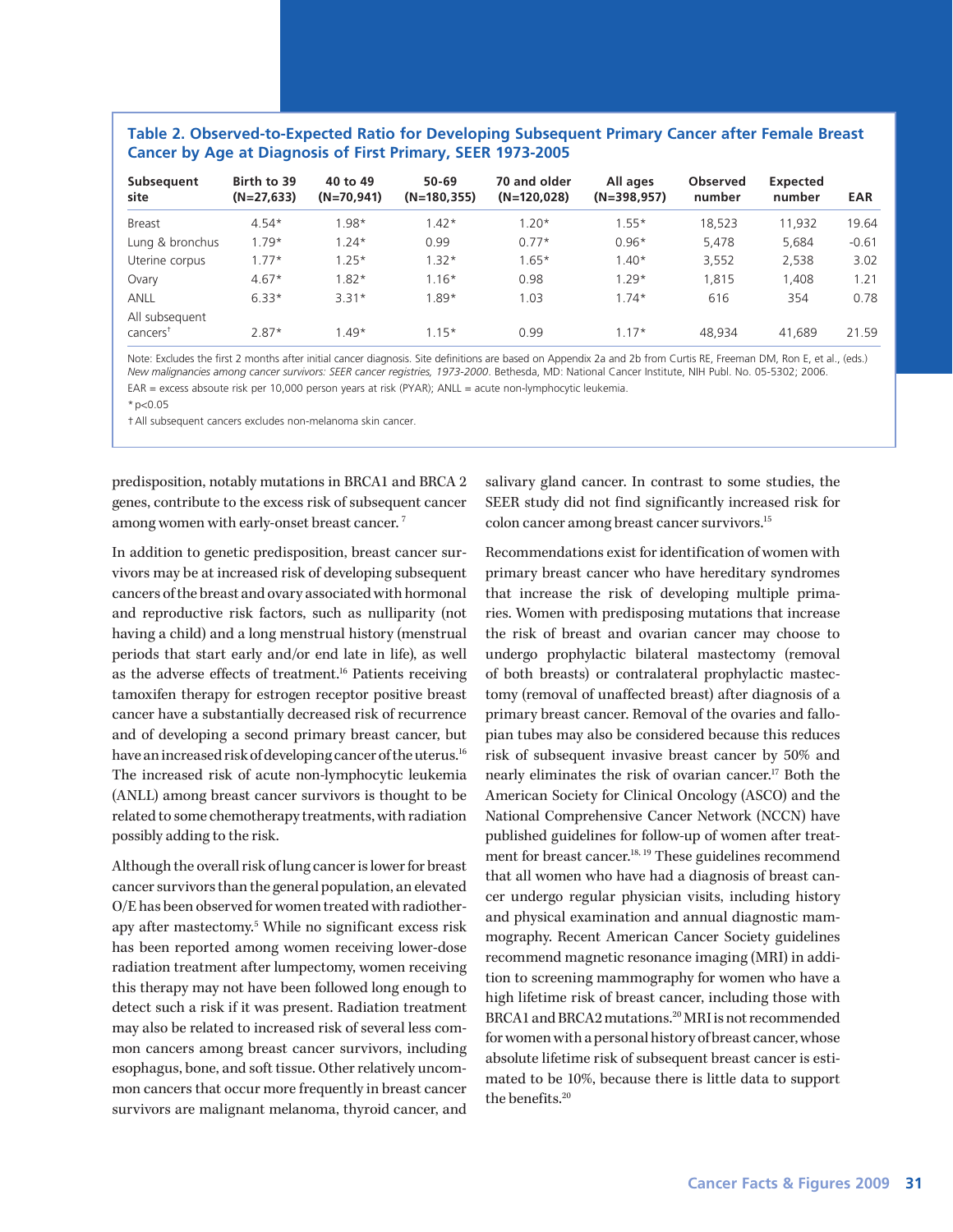### **Table 3. Observed-to-Expected Ratio for Developing Subsequent Primary Cancer after Cancer of the Colon, Rectum, and Rectosigmoid Junction by Age at Diagnosis of First Primary, SEER 1973-2005**

#### Primary colon cancer

| Subsequent<br>site                     | Birth to 39<br>$(N=4,614)$ | 40 to 59<br>$(N=41,397)$ | 60-69<br>$(N=54,664)$ | 70 and older<br>$(N=112,500)$ | All ages<br>$(N=213,175)$ | <b>Observed</b><br>number | Expected<br>number | <b>EAR</b> |
|----------------------------------------|----------------------------|--------------------------|-----------------------|-------------------------------|---------------------------|---------------------------|--------------------|------------|
|                                        |                            |                          |                       |                               |                           |                           |                    |            |
| Colon                                  | $12.46*$                   | $2.42*$                  | $.67*$                | $1.31*$                       | $1.57*$                   | 4,487                     | 2,867              | 12.56      |
| Rectum &<br>rectosigmoid<br>junction   | $12.24*$                   | $2.05*$                  | $1.23*$               | $1.17*$                       | $1.36*$                   | 1,272                     | 937                | 2.60       |
| Uterine corpus                         | $7.10*$                    | $1.54*$                  | 1.04                  | 1.12                          | $1.23*$                   | 697                       | 567                | 1.01       |
| Ovary                                  | $4.26*$                    | $1.42*$                  | 1.09                  | $0.76*$                       | 1.01                      | 340                       | 338                | 0.01       |
| <b>ANLL</b>                            | 3.17                       | $0.53*$                  | 1.10                  | 1.02                          | 0.99                      | 238                       | 241                | $-0.02$    |
| All subsequent<br>cancers <sup>†</sup> | $2.77*$                    | $1.22*$                  | $1.06*$               | 1.00                          | $1.06*$                   | 27.344                    | 25,752             | 12.34      |

#### Primary cancer of the rectum or rectosigmoid junction

| Subsequent<br>site                     | Birth to 39<br>$(N=2,361)$ | 40 to 59<br>$(N=23,731)$ | 60-69<br>$(N=26,210)$ | 70 and older<br>$(N=39,380)$ | All ages<br>$(N=91,682)$ | <b>Observed</b><br>number | Expected<br>number | <b>EAR</b> |
|----------------------------------------|----------------------------|--------------------------|-----------------------|------------------------------|--------------------------|---------------------------|--------------------|------------|
| Colon                                  | $7.45*$                    | $2.05*$                  | $1.40*$               | $1.28*$                      | $1.45*$                  | 1,621                     | 1,115              | 9.13       |
| Rectum &<br>rectosigmoid<br>junction   | $7.57*$                    | 1.09                     | $0.59*$               | 0.92                         | $0.86*$                  | 335                       | 390                | $-1.00$    |
| Uterine corpus                         | $4.28*$                    | $1.27*$                  | 1.06                  | 0.84                         | 1.07                     | 227                       | 213                | 0.26       |
| Ovary                                  | -                          | 0.87                     | 0.86                  | $0.54*$                      | $0.72*$                  | 88                        | 122                | $-0.61$    |
| <b>ANLL</b>                            | 5.09                       | 0.86                     | 0.87                  | 1.09                         | 0.99                     | 96                        | 97                 | $-0.02$    |
| All subsequent<br>cancers <sup>+</sup> | $2.14*$                    | $1.10*$                  | 0.98                  | $0.94*$                      | 0.99                     | 10,591                    | 10.661             | $-1.27$    |

Note: Excludes the first 2 months after initial diagnosis. Site definitions are based on Appendix 2a and 2b from Curtis RE, Freeman DM, Ron E, et al., (eds.) *New malignancies among cancer survivors: SEER cancer registries, 1973-2000*. Bethesda, MD: National Cancer Institute, NIH Publ. No. 05-5302; 2006. EAR = excess absoute risk per 10,000 person years at risk (PYAR); ANLL = acute non-lymphocytic leukemia.

 $*$  p<0.05

†All subsequent cancers excludes non-melanoma skin cancer.

### **Colon and rectum**

Cancers of the colon and rectum are the third most common cancer in men and women in the US, with a 5-year relative survival rate of 64%. The SEER multiple primary study found that most common second cancers among colon cancer survivors are new cancers of the colon and rectum.21 Among colon cancer survivors, the O/E for subsequent primary colon cancer is 1.57 and for rectal cancer is 1.36 (Table 3). The O/E for all subsequent cancers is highest for colon cancer patients diagnosed with their initial cancer under age 40 ( $O/E = 2.77$ ) and declines with age, with no overall increased risk among patients diagnosed at age 70 and older. Among patients diagnosed with colon cancer before age 40, the O/E is 12.46 for subsequent colon cancer, 12.24 for subsequent rectal cancer, 7.10 for cancer

of the uterine corpus, 4.26 for ovarian cancer, and 3.17 for acute non-lymphocytic leukemia (Table 3).

Much of this increased risk for subsequent cancers among colorectal cancer patients diagnosed at an early age is related to two genetic susceptibility syndromes associated with early onset colon cancer mentioned previously: FAP and HNPCC, also known as Lynch syndrome. Both of these syndromes are inherited diseases in which carrier parents have a 50:50 chance of passing the mutation to each child.<sup>22</sup> FAP is due to an inherited defect that leads to the appearance of numerous (> 100) polyps throughout the large bowel, and usually becomes evident in the second decade of life. If untreated, patients typically develop colorectal cancer at a mean age of 39 years. FAP is responsible for < 1% of colon cancers. The risk of multiple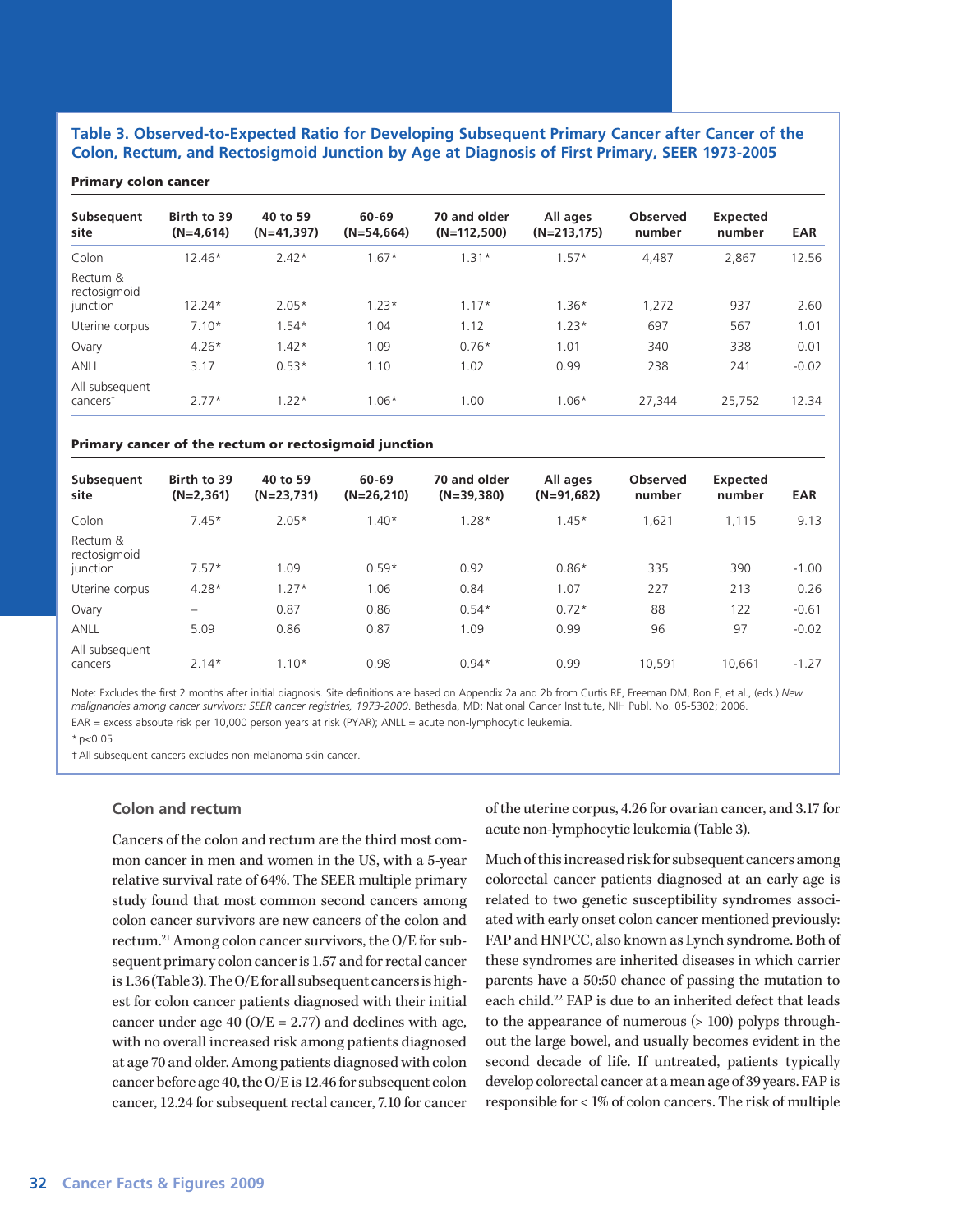colon cancers is so high that the recommended treatment is removal of the entire colon at an early age in anyone identified with this syndrome. FAP is also associated with increased risk of cancer of the stomach, small intestine, thyroid, pancreas, and brain. HNPCC is characterized by early onset of predominantly right-sided colon cancer and the tendency to develop multiple cancers. Affected individuals generally develop only a few polyps, and these generally occur at a later age than in patients with FAP.22 HNPCC families are defined by the occurrence of colorectal cancer in three relatives, one of whom is a first-degree relative of the other two, diagnosis of at least one of the colorectal cancers before age 50, involvement of at least two generations, and exclusion of FAP. HNPCC occurs as a result of mutations in genes that repair errors in DNA and is associated with approximately 3-6% of colorectal cancers in the US.<sup>22</sup> Affected individuals can now be identified using molecular approaches rather than relying exclusively on family history. HNPCC also predisposes to early-onset cancers of the small intestine, stomach, bile ducts, uterine corpus, ovary, renal pelvis, ureter, and brain.21 Patients can be monitored with colonoscopy and do not require removal of the colon since the risk of colon cancer is less than in patients with FAP. Recommendations are available for identification, genetic screening and counseling, and colorectal cancer screening for individuals who may be at high risk of colorectal cancer because of recognized genetic syndromes, and for those whose family history indicates high risk without one of the identified factors.<sup>23</sup>

Risks of developing subsequent cancers among patients who have a history of rectal cancer are lower than those among patients with a history of colon cancer. Although rectal cancer survivors are not at increased risk of developing subsequent cancers of all types combined, they do have an elevated O/E for subsequent colon cancer (O/ E=1.45), particularly if the first cancer is diagnosed at younger ages (Table 3).

In addition to the hereditary syndromes, survivors of colorectal cancer may be at increased risk of developing subsequent cancers because of common risk factors, including treatment with chemotherapy or radiation, diet, obesity, physical inactivity, and hormonal/reproductive factors. Since the overwhelming majority of subsequent cancers among colorectal cancer survivors occur in the colon and rectum, medical surveillance for these patients has the potential to detect recurrence and to detect new colorectal adenomas or cancers.<sup>24</sup> Colonoscopy is recommended one year after curative surgery for colon and

rectal cancer; if that examination is normal, another colonoscopy is recommended at 3 years, and if that is normal, the next examination is at 5 years. In addition, since rectal cancer patients have a higher probability of local recurrence than colon cancer patients, surveillance sigmoidoscopy or endoscopic ultrasonography is recommended at 3- to 6-month intervals for the first 2 to 3 years after treatment.<sup>24</sup>

### **Tobacco-related cancer**

Patients with primary cancers of sites related to tobacco use have an increased risk of developing subsequent cancers at tobacco-related sites. The SEER multiple primary study found that the O/Es for subsequent cancer among individuals with tobacco-related primary cancers are higher in women than in men (Table 4).<sup>25, 26, 27</sup> This difference is likely due to the fact that a much higher proportion of men than women in the general population are current or former smokers, and thus the rates of smoking-related cancers used to calculate the expected number of cancers are higher.<sup>26</sup> Among patients with primary lung cancer, subsequent lung cancers constitute almost a third of new primary cancers, with increases in risk being highest (greater than 3-fold) among patients surviving 5 or more years after initial diagnosis. Elevated O/Es among lung cancer survivors have also been observed for cancer of the oral cavity and pharynx, larynx, esophagus, bladder and renal pelvis, and ureter in men and women, and uterine cervix in women, as well as some other less common cancers. The risks of subsequent cancers of the lung and oral cavity are especially high among lung cancer survivors who continue to smoke cigarettes. Some data suggest that smoking cessation following lung cancer lowers the risk of new smoking-related cancers.26

Male survivors of laryngeal cancer have a relative risk of 1.62 for developing a subsequent cancer. The subsequent tumors associated with laryngeal cancer include lung, oral cavity and pharynx, and esophagus and likely result from joint exposure to tobacco and alcohol. The SEER study also found increased risk of subsequent cancers of adjacent sites among patients whose laryngeal cancer was treated with radiation.<sup>26</sup> Survivors of cancers of the oral cavity and pharynx have more than a 2-fold excess risk of developing a subsequent cancer, with especially high relative risks of subsequent cancers of the oral cavity and pharynx, esophagus, and larynx (Table 4). Tobacco and/or alcohol consumption probably account for much of the increased risk. Squamous cell carcinoma of the esophagus is strongly related to tobacco smoking and is also associated with alcohol abuse and low fruit and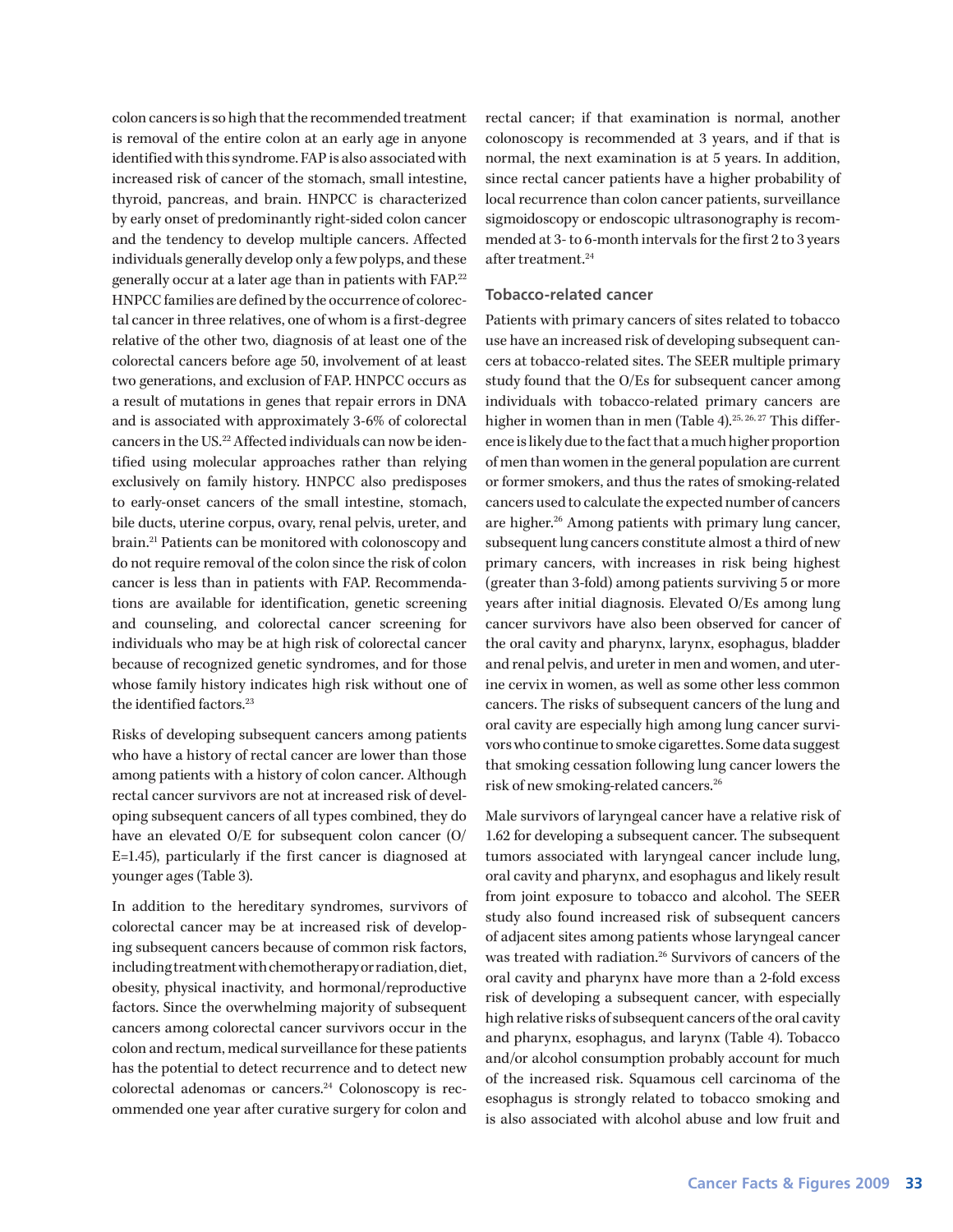### **Table 4. Observed-to-Expected Ratio for Developing Subsequent Tobacco-related Cancer after Selected Tobacco-related First Primary Cancers, SEER 1973-2005**

#### Females

| <b>First primary</b><br>cancer    | Subsequent primary cancer |                             |         |                  |                |                      |                             |                          |                                           |  |  |
|-----------------------------------|---------------------------|-----------------------------|---------|------------------|----------------|----------------------|-----------------------------|--------------------------|-------------------------------------------|--|--|
|                                   | Lung                      | Oral<br>cavity &<br>pharynx | Larynx  | <b>Esophagus</b> | <b>Bladder</b> | Kidney<br>parenchyma | Renal<br>pelvis &<br>ureter | <b>Uterine</b><br>cervix | All<br>subsequent<br>cancers <sup>†</sup> |  |  |
| Lung & bronchus                   | $3.81*$                   | $2.61*$                     | $5.03*$ | $3.63*$          | $1.92*$        | $1.83*$              | $1.71*$                     | 0.9                      | $1.53*$                                   |  |  |
| Oral cavity<br>& pharynx          | $4.59*$                   | 39.85*                      | 12.88*  | $23.90*$         | 1.32           | 1.02                 | 0.88                        | 1.47                     | $2.47*$                                   |  |  |
| Larynx                            | $7.01*$                   | 13.49*                      | $7.22*$ | $13.03*$         | $1.64*$        | $2.01*$              | 1.16                        | 1.56                     | $2.38*$                                   |  |  |
| Esophagus <sup>#</sup>            | $2.46*$                   | 28.74*                      | $7.25*$ | $5.50*$          | 1.39           | 2.38                 | 5.02                        | 3.11                     | $1.78*$                                   |  |  |
| Bladder                           | $2.17*$                   | 1.00                        | $2.04*$ | 1.07             | $2.43*$        | $1.64*$              | $18.13*$                    | 0.75                     | $1.31*$                                   |  |  |
| Kidney<br>parenchyma <sup>§</sup> | $1.17*$                   | 0.90                        | 0.78    | 0.59             | $2.45*$        | $5.50*$              | 0.99                        | 1.31                     | 1.18                                      |  |  |
| Renal pelvis<br>& ureter          | $2.75*$                   | 1.73                        | 3.33    | 1.10             | $47.90*$       | 0.45                 | $16.38*$                    | 0.36                     | $2.96*$                                   |  |  |
| Uterine cervix                    | $2.35*$                   | $1.76*$                     | $2.98*$ | $1.66*$          | $2.59*$        | 1.11                 | $3.01*$                     | $0.61*$                  | $1.25*$                                   |  |  |

#### Males

| <b>First primary</b><br>cancer    | Subsequent primary cancer |                             |         |                  |                |                      |                             |                                           |  |  |  |
|-----------------------------------|---------------------------|-----------------------------|---------|------------------|----------------|----------------------|-----------------------------|-------------------------------------------|--|--|--|
|                                   | Lung                      | Oral<br>cavity &<br>pharynx | Larynx  | <b>Esophagus</b> | <b>Bladder</b> | Kidney<br>parenchyma | Renal<br>pelvis &<br>ureter | All<br>subsequent<br>cancers <sup>†</sup> |  |  |  |
| Lung & bronchus                   | $2.06*$                   | $2.26*$                     | $2.73*$ | $2.29*$          | $1.50*$        | $1.58*$              | $1.40*$                     | $1.32*$                                   |  |  |  |
| Oral cavity<br>& pharynx          | $3.82*$                   | $18.31*$                    | $5.64*$ | $12.50*$         | 1.13           | 1.13                 | 1.10                        | $2.36*$                                   |  |  |  |
| Larynx                            | $3.39*$                   | $5.27*$                     | $1.73*$ | $3.63*$          | $1.31*$        | $1.27*$              | 1.34                        | $1.62*$                                   |  |  |  |
| Esophagus <sup>#</sup>            | $2.05*$                   | 12.85*                      | $4.41*$ | 0.76             | 1.09           | 0.37                 | 0.84                        | $1.67*$                                   |  |  |  |
| Bladder                           | $1.58*$                   | 0.92                        | $1.31*$ | 1.00             | $0.89*$        | $1.44*$              | $11.00*$                    | $1.20*$                                   |  |  |  |
| Kidney<br>parenchyma <sup>§</sup> | 0.97                      | $0.69*$                     | 0.80    | 0.73             | $1.51*$        | $3.98*$              | 1.29                        | $1.17*$                                   |  |  |  |
| Renal pelvis<br>& ureter          | $1.85*$                   | 0.84                        | 1.13    | 1.26             | 15.81*         | 1.05                 | $18.37*$                    | $2.44*$                                   |  |  |  |

Note: Excludes the first 2 months after initial cancer diagnosis. Site definitions are based on Appendix 2a and 2b from Curtis RE, Freeman DM, Ron E, et al., (eds.) *New malignancies among cancer survivors: SEER cancer registries, 1973-2000*. Bethesda, MD: National Cancer Institute, NIH Publ. No. 05-5302; 2006.

EAR = excess absoute risk per 10,000 person years at risk (PYAR); ANLL = acute non-lymphocytic leukemia.

 $*n<0.05$ 

†All subsequent cancers excludes non-melanoma skin cancer.

‡Squamous cell carcinoma of the esophagus.

§ Site definition includes age ≥ 20 years.

vegetable intake.28 Patients with primary squamous cell carcinomas of the esophagus have a large excess risk for subsequent cancers of the oral cavity and pharynx, and of the larynx. Although HPV infection is the primary cause of cancer of the uterine cervix, increased risks of cervical cancer among smokers have been observed in many studies. HPV infection likely explains elevated risks of some anogenital cancers following oral and pharyngeal cancers and reciprocal excesses of oral cancer following

cancers of the anus, cervix, vulva, and penis (data not shown).<sup>25</sup>

Patients with primary cancers of the bladder have a very high (>10-fold) excess risk of developing subsequent cancers of the renal pelvis and ureter with reciprocally elevated large excess risks of bladder cancer among patients with primary cancer of the renal pelvis and ureter (Table 4). Although transitional cell carcinomas of the bladder and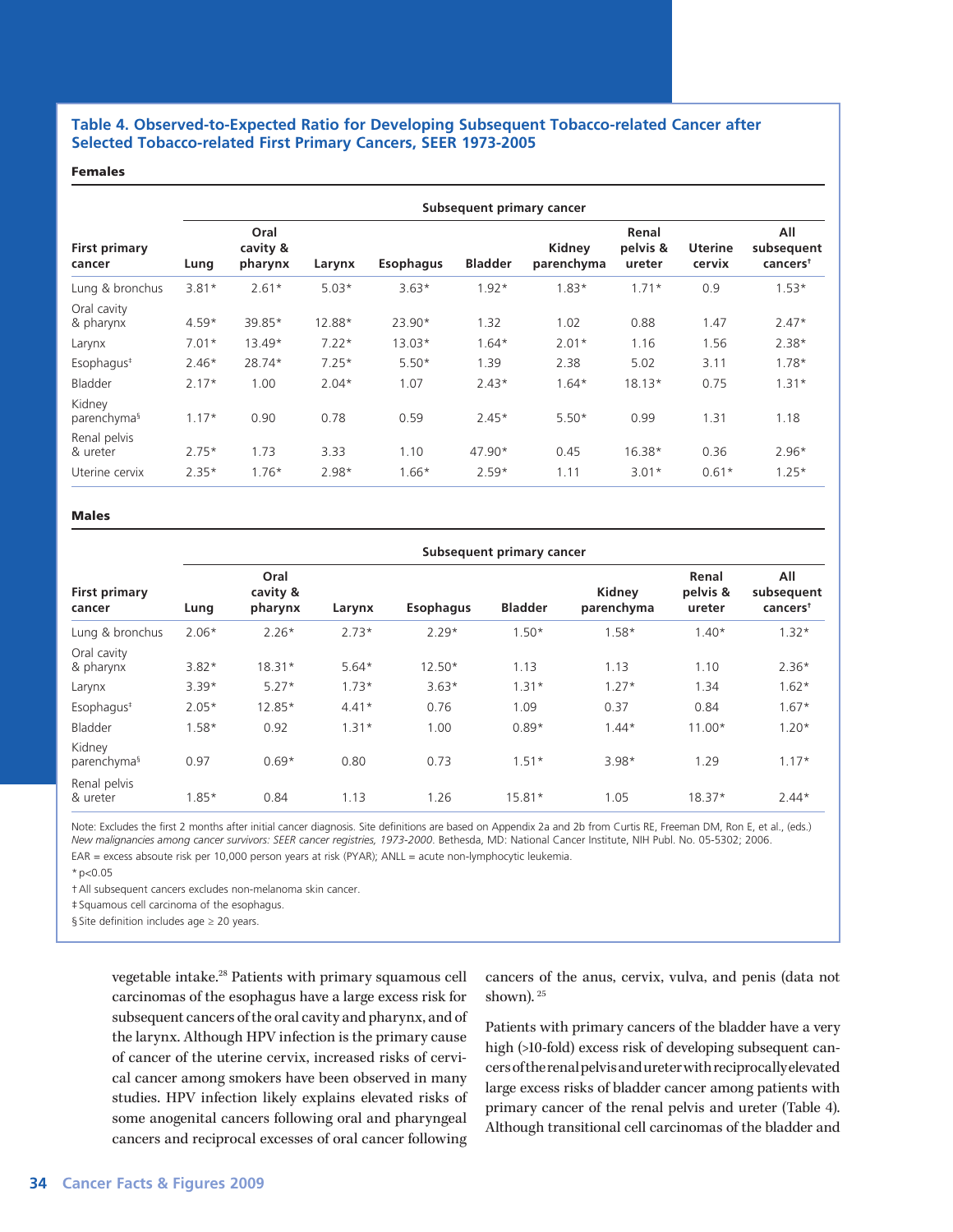### **Table 5.Observed-to-Expected Ratio for Developing Subsequent Primary Cancer after Hodgkin and Non-Hodgkin Lymphoma by Age at Diagnosis of First Primary, SEER 1973-2005**

### Hodgkin lymphoma

| Second<br>primary site                 | Birth to 19<br>$(N=3,026)$ | 20 to 39<br>$(N=10,272)$ | 40-59<br>$(N=4, 365)$ | 60 and older<br>$(N=3, 352)$ | All ages<br>$(N=21,015)$ | <b>Observed</b><br>number | Expected<br>number | <b>EAR</b> |
|----------------------------------------|----------------------------|--------------------------|-----------------------|------------------------------|--------------------------|---------------------------|--------------------|------------|
| Lung & bronchus                        | $10.16*$                   | $5.07*$                  | $3.47*$               | $1.78*$                      | $3.03*$                  | 365                       | 120                | 11.34      |
| Female breast                          | $17.00*$                   | $2.99*$                  | $1.36*$               | 1.04                         | $2.50*$                  | 307                       | 123                | 8.54       |
| Non-Hodgkin<br>lymphoma                | $7.49*$                    | $6.54*$                  | $6.83*$               | $3.78*$                      | $5.86*$                  | 225                       | 38                 | 8.66       |
| <b>ANLL</b>                            | 31.86*                     | 19.86*                   | $18.16*$              | $6.57*$                      | $15.24*$                 | 121                       | 8                  | 5.24       |
| All subsequent<br>cancers <sup>†</sup> | $7.80*$                    | $2.87*$                  | $2.11*$               | $1.28*$                      | $2.20*$                  | 2.013                     | 917                | 50.85      |

#### Non-Hodgkin lymphoma

| Second<br>primary site                    | Birth to 19<br>$(N=2,236)$ | 20 to 39<br>$(N=9,683)$ | 40-59<br>$(N=27,862)$ | 60 and older<br>$(N=54, 641)$ | All ages<br>$(N=94, 422)$ | Observed<br>number | <b>Expected</b><br>number | <b>EAR</b> |
|-------------------------------------------|----------------------------|-------------------------|-----------------------|-------------------------------|---------------------------|--------------------|---------------------------|------------|
| Lung & bronchus                           | $\overline{\phantom{0}}$   | $2.37*$                 | $1.59*$               | $1.18*$                       | $1.30*$                   | 1.449              | 1.115                     | 6.52       |
| Hodgkin<br>lymphoma                       | 4.13                       | $5.65*$                 | $7.94*$               | $3.85*$                       | $5.35*$                   | 99                 | 18                        | 1.57       |
| ANLL                                      | 23.94*                     | $12.13*$                | $5.51*$               | $2.38*$                       | $3.34*$                   | 212                | 63                        | 2.90       |
| Melanoma                                  | 2.08                       | 1.61                    | $1.42*$               | $1.42*$                       | $1.44*$                   | 293                | 204                       | 1.74       |
| Kaposi sarcoma                            | -                          | $15.31*$                | 16.89*                | $2.34*$                       | $11.25*$                  | 119                | 11                        | 2.12       |
| All subsequent<br>$c$ ancers <sup>†</sup> | $4.55*$                    | $2.14*$                 | $1.34*$               | $1.05*$                       | $1.16*$                   | 8,408              | 7.262                     | 22.42      |

Note: Excludes the first 2 months after initial cancer diagnosis. Site definitions are based on Appendix 2a and 2b from Curtis RE, Freeman DM, Ron E, et al., (eds.) *New malignancies among cancer survivors: SEER cancer registries, 1973-2000*. Bethesda, MD: National Cancer Institute, NIH Publ. No. 05-5302; 2006. EAR = excess absoute risk per 10,000 person years at risk (PYAR); ANLL = acute non-lymphocytic leukemia.

 $*n<0.05$ 

†All subsequent cancers excludes non-melanoma skin cancer.

renal pelvis and ureter are known to be strongly related to tobacco smoking, a more modest (1.6 to 2.8-fold) excess risk is observed for subsequent lung cancers among survivors of cancers of the bladder and renal pelvis and ureter.

Primary prevention (tobacco avoidance) and tobacco cessation in smokers is the main strategy to reduce the burden of primary and secondary cancers related to tobacco. The high rates of subsequent primary cancers among patients who have been treated for head and neck and lung cancers led to attempts at chemoprevention. For example, several clinical trials have involved high doses of vitamin A in response to an earlier clinical trial that found that high doses of 13-cis-retinoic acid (vitamin A) were effective in reversing oral premalignant lesions (leukoplakia).29 A subsequent phase II clinical trial in which patients were treated with 13-cis-retinoic acid, interferon alpha and alpha-tocopherol, and alpha had promising results but the phase III randomized trial was canceled

because of persistent low recruitment.30 An NCI trial of supplementation with high doses of vitamin A to prevent recurrence and second cancers among patients with early stage non-small cell lung cancer found no evidence of benefit in the population overall, but did find potential benefit for the subgroup of patients who were nonsmokers. Other chemopreventive agents have been tested with little or no evidence of benefit, but this remains an active area of research.<sup>31</sup>

Medical surveillance recommendations for lung cancer survivors focus on detection of recurrence and second primary lung cancers and include imaging studies (chest x-ray or CT) every 4-6 months in the first 2 years following diagnosis and then annually.<sup>32</sup> Surveillance for recurrence and subsequent primary tumors after primary tumors of the head and neck generally includes clinical examination, flexible fiberoptic nasopharyngeal endoscopy, and chest x-ray. 33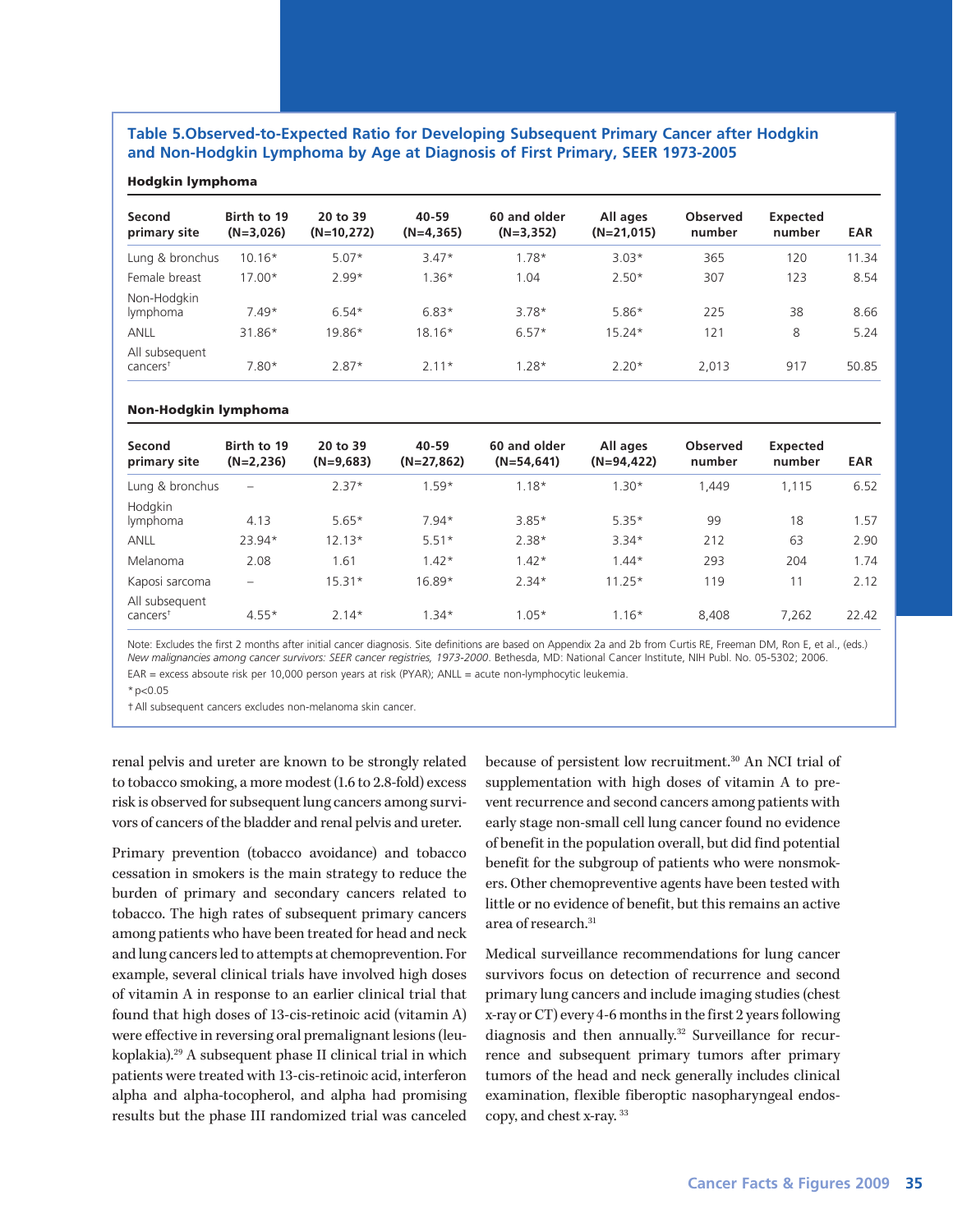#### **Lymphomas**

Lymphomas represent a family of tumors that arise from cells that are found in lymph nodes and other lymphoid tissues. There are many different forms of lymphoma that have different levels of aggressiveness and different treatments. Lymphomas are broadly classified as Hodgkin lymphoma (HL) and non-Hodgkin lymphoma (NHL) based on the appearance of a specific cancer cell type called the Reed-Sternberg cell found in HL. Subsequent cancers among survivors of HL have been well-studied because of the high survival rate for the disease, the relatively young age at diagnosis, and the resultant long life expectancy. HL was also one of the earliest cancers for which effective treatments with radiotherapy and chemotherapy were developed. As a result, the 5-year relative survival rate increased from 74 % in 1975-1977 to 86% in 1996-2004. The SEER study found an O/E of 2.20 for all subsequent cancers among patients treated for HL (Table 5).<sup>34</sup> Survivors of HL had a substantially increased risk of lung cancer (O/E=3.03), which has been related in a dosedependent fashion to both chemotherapy and radiation therapy. The risk of lung cancer was higher among HL survivors who smoked, compared to those who did not smoke. Substantially elevated relative and absolute risks were also observed among HL survivors for subsequent cancers of the female breast, non-Hodgkin lymphoma, and acute non-lymphocytic leukemia (Table 5). The risk of breast cancer among women treated with radiotherapy for HL increases with higher radiation doses to the breast, and occurs primarily among women treated for HL as young adults. Females ages 10 to 30 years who have been treated for HL with radiation therapy to the chest are included in high-risk groups for whom the American Cancer Society recommends MRI screening as an adjunct to mammography for breast cancer screening.<sup>20</sup> The increased risk of breast cancer among HL survivors treated with radiation therapy is moderated among women who also received alkylating agent chemotherapy, likely the result of treatment-related ovarian failure. The high O/E for acute non-lymphocytic leukemia (ANLL) (O/E=15.24) among HL survivors was first observed among patients treated in the 1970s and is thought to be related to the alkylating agent chemotherapy regimens used at the time.<sup>34</sup> An increased risk for NHL is also observed among HL survivors (Table 5); it is not known whether the increased risk is associated with therapy or other factors.35

NHL represents a broader range of diseases than HL. Risk factors and treatments for NHL can differ substantially,

and the relative risk for subsequent cancers also depends on the specific type of NHL and the treatment used. As a group, survivors of NHL also have an increased O/E for developing subsequent cancers, but this risk is lower than for HL survivors (O/E=1.16). NHL survivors as a group also have increased risk for Kaposi sarcoma (O/E=11.25), HL (O/E=5.35), ANLL (O/E=3.34), melanoma (O/E=1.44), and cancer of the lung and bronchus (O/E=1.30). Some forms of NHL are increased in patients who are infected with HIV, and HIV also increases risk of Kaposi sarcoma.<sup>34</sup>

### **Melanoma**

Ultraviolet radiation from the sun is associated with several types of skin cancer, including malignant melanoma. Although the incidence of basal and squamous cell skin cancer is not tracked by cancer registries in the US, many patients develop multiple skin cancers, commonly in sunexposed areas. In the SEER study, the O/E for subsequent primary cancer among multiple melanoma survivors was 1.26, due primarily to excess risk of subsequent melanomas ( $O/E = 8.63$ ).<sup>36</sup> About 10% of patients who had a subsequent melanoma had 3 or more primary melanomas. In addition to ultraviolet radiation exposure, host susceptibility factors likely account for the increased risk of subsequent melanomas. The risk of multiple primary melanomas is greater among patients with a family history of melanoma or atypical moles. It is recommended that patients who have been treated for a malignant melanoma receive lifelong annual dermatologic follow-up and perform self-examinations. More intensive dermatologic surveillance may be recommended for patients who have had multiple melanomas, positive family history, or a history of atypical moles.37

#### **Childhood cancer**

Progress in treatment of childhood cancer has produced increasing numbers of childhood cancer survivors who are living into adulthood. Currently, more than 80% of children and adolescents with cancer survive 5 or more years after diagnosis. Unfortunately, the childhood cancer experience predisposes long-term survivors to a variety of long-term health problems, including increased risk of subsequent primary cancers.38

The SEER study found an O/E of 5.58 for subsequent cancer among childhood cancer survivors diagnosed at age 0 to 17 years (Table 6).<sup>12</sup> The highest O/Es were observed among patients initially diagnosed with Hodgkin lymphoma (O/E=9.21), primitive neuroectodermal tumors of the brain and central nervous system (O/E= 13.54),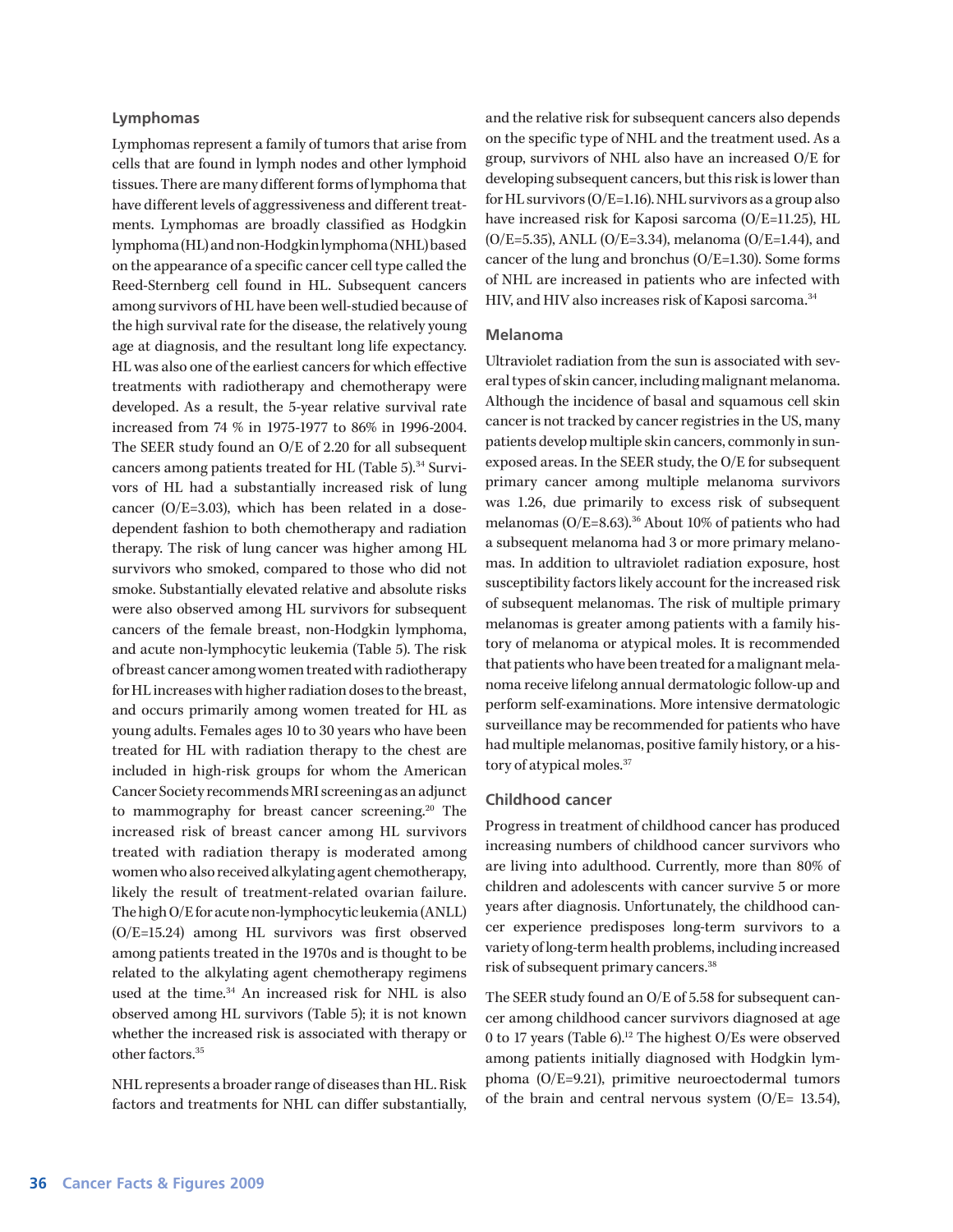### **Table 6. Observed-to-Expected Ratio for Subsequent Primary Cancer (All Sites Combined) Following Childhood Cancer (Aged 0-17 Years) by Type of First Cancer, SEER 1973-2005**

|                                    |                 | <b>Male and female</b> |            |                 | <b>Male</b> | Female     |                 |          |                |
|------------------------------------|-----------------|------------------------|------------|-----------------|-------------|------------|-----------------|----------|----------------|
| <b>First Primary Cancer</b>        | <b>Observed</b> | O/E                    | <b>EAR</b> | <b>Observed</b> | O/E         | <b>EAR</b> | <b>Observed</b> | O/E      | <b>EAR</b>     |
| <b>All Cancers</b>                 | 587             | $5.58*$                | 17         | 266             | $5.62*$     | 15         | 321             | $5.55*$  | 19             |
| Leukemia                           | 84              | $4.64*$                | 9          | 39              | $4.18*$     | 8          | 45              | $5.12*$  | 11             |
| Acute lymphocytic                  | 65              | $4.39*$                | 9          | 32              | $4.09*$     | 8          | 33              | $4.73*$  | 10             |
| Acute non-lymphocytic              | 10              | $5.34*$                | 13         | 3               | 3.88        | 7          | 7               | $6.36*$  | 17             |
| Hodgkin lymphoma                   | 149             | $9.21*$                | 47         | 42              | $6.22*$     | 24         | 107             | $11.36*$ | 72             |
| Non-Hodgkin lymphoma               | 25              | $5.49*$                | 17         | 17              | $5.80*$     | 17         | 8               | $4.92*$  | 16             |
| Brain & CNS                        | 98              | $6.19*$                | 17         | 60              | $7.65*$     | 20         | 38              | $4.75*$  | 14             |
| Ependymoma                         | 7               | $7.63*$                | 18         | 6               | 12.69*      | 28         |                 | 2.25     | 4              |
| Astrocytoma                        | 39              | $3.90*$                | 10         | 25              | $5.12*$     | 13         | 14              | $2.74*$  | $\overline{7}$ |
| PNET, brain & CNS                  | 29              | 13.54*                 | 34         | 17              | 15.09*      | 33         | 12              | $11.83*$ | 34             |
| Neuroblastoma                      | 15              | $4.63*$                | 8          | 6               | $3.64*$     | 5          | 9               | $5.65*$  | 10             |
| Retinoblastoma                     | 27              | 14.89*                 | 28         | 15              | $17.16*$    | 32         | 12              | 12.78*   | 24             |
| Wilms tumor                        | 21              | $5.20*$                | 10         | 11              | $6.19*$     | 11         | 10              | $4.42*$  | 8              |
| Bone & joints                      | 44              | $7.16*$                | 27         | 17              | $6.25*$     | 20         | 27              | 7.89*    | 36             |
| Osteosarcoma                       | 23              | $6.30*$                | 25         | 9               | $5.96*$     | 19         | 14              | $6.54*$  | 31             |
| Ewing sarcoma                      | 19              | $11.03*$               | 39         | 8               | $9.62*$     | 31         | 11              | $12.34*$ | 49             |
| Soft-tissue incl. heart            | 41              | $4.85*$                | 15         | 17              | $4.23*$     | 11         | 24              | $5.41*$  | 20             |
| Rhabdomyosarcoma                   | 18              | $6.73*$                | 18         | 9               | $5.97*$     | 14         | 9               | $7.73*$  | 23             |
| Fibrosarcoma <sup>+</sup>          | 10              | $3.37*$                | 11         | 2               | 1.6         | 2          | 8               | $4.65*$  | 18             |
| Other soft-tissue                  | 13              | $4.70*$                | 17         | 6               | $4.81*$     | 15         | 7               | $4.62*$  | 19             |
| Germ-cell tumors                   | 25              | $3.21*$                | 10         | 14              | $4.16*$     | 13         | 11              | $2.49*$  | 8              |
| Carcinomas/epithelial <sup>#</sup> | 41              | $2.64*$                | 10         | 19              | $4.61*$     | 18         | 22              | $1.93*$  | 6              |
| Other Codes <sup>§</sup>           | 20              | $5.52*$                | 14         | 12              | $5.87*$     | 14         | 8               | $5.06*$  | 15             |

First primary cancer categorized using the International Classification of Childhood Cancer; O/E=observed to expected ratio; EAR= excess absoute risk per 10,000; CNS=central nervous system; PNET=primitive neuroectodermal tumor.

 $*p<0.05$ 

†Also includes neurofibrosarcoma.

‡Includes adrenocortical carcinoma, thyroid carcinoma, nasopharyngeal carcinoma, malignant melanoma, skin carcinoma other than melanoma, and other or unspecified carcinoma.

§Includes Burkitt lymphoma, unspecified lymphoma, miscellaneous lymphoreticular cancers, other tumors of sympathetic nervous system, non-CNS PNET, renal carcinoma, hepatoblastoma, hepatic carcinoma, and other or unspecified cancers.

retinoblastoma (O/E=14.89), and Ewing sarcoma (O/ E=11.03) (Table 6). Survivors of acute lymphocytic leukemia, the most common cancer in childhood, had a O/E of 4.39; most of this excess is due to subsequent cancers of the salivary glands, brain/central nervous system, bone, and thyroid gland. Cranial radiation given to prevent or treat CNS involvement may be associated with these excesses.39 The most common types of second cancers occurring among childhood cancer survivors are cancers of the female breast, brain/central nervous system, bone, thyroid gland and soft tissue, as well as melanoma and acute non-lymphocytic leukemia (ANLL).39 Secondary ANLL commonly develops in association with alkylating agent or topoisomerase II therapy; radiation exposure has also been linked to secondary leukemias, but risks

are much lower. Radiation therapy contributes to excess risks for the solid tumors; data on the influence of chemotherapy as a contributor to subsequent solid tumors are more limited. Treatment for these tumors has been modified over the years to maximize efficacy and to minimize long-term risks, including secondary cancer. Secondary breast cancer is most strongly associated with radiation therapy to the chest for women treated between the ages of 10 and 30 years. Breast cancer incidence rates among women with such exposure starts to rise about 8 years after radiation treatment and continues to be elevated for more than 25 years. American Cancer Society guidelines for breast screening with MRI as an adjunct to mammography recommend annual MRI screening for women who received radiation therapy to the chest between the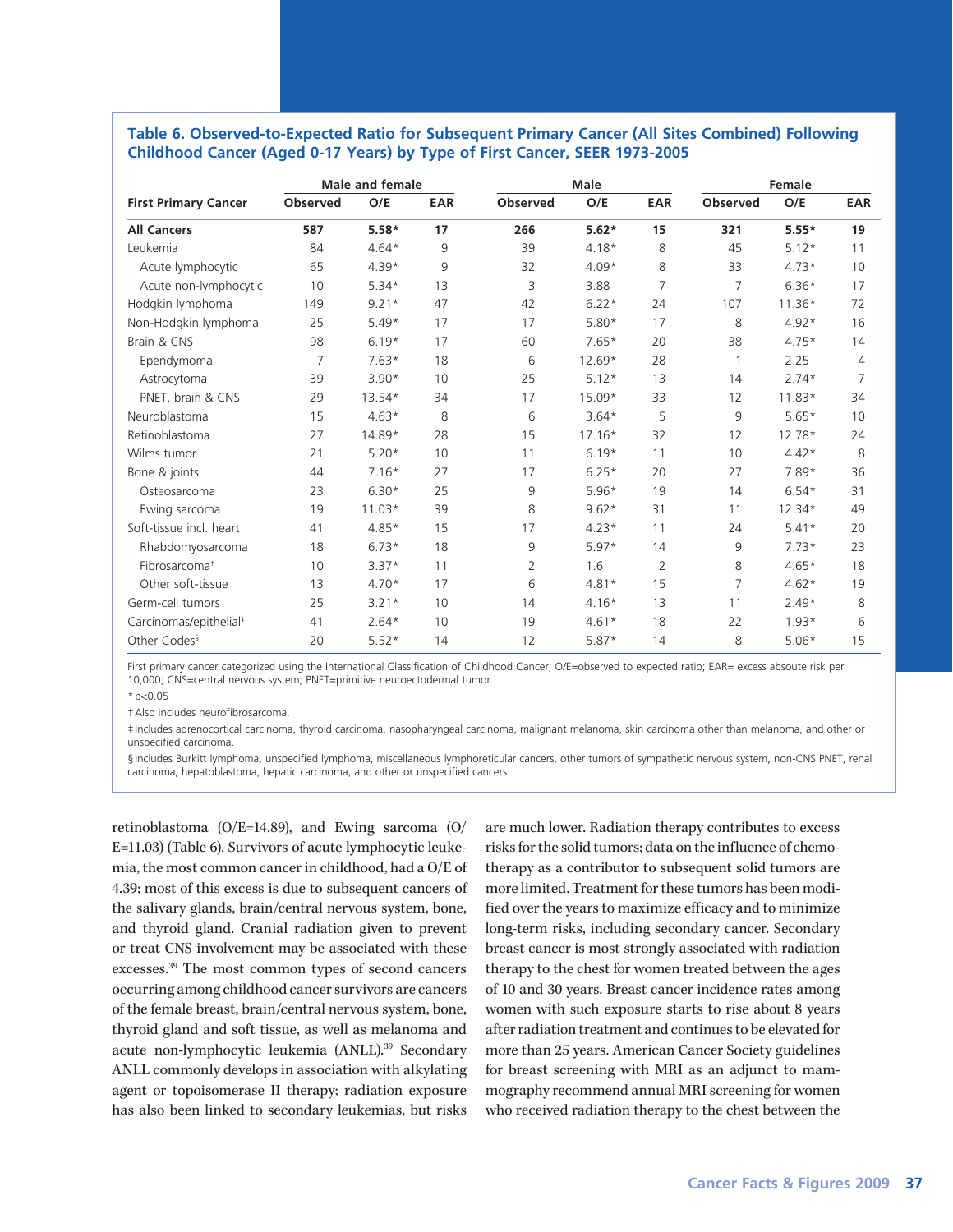ages of 10 and 30 years. For most women at high risk, the guidelines recommend screening with MRI and mammography beginning at age 30 and continuing for as long as the woman is in good health.20

Follow-up care for survivors of childhood cancers includes surveillance for recurrence of the original cancer or the development of a new cancer, assessing psychosocial needs, monitoring growth and maturation, counseling regarding preventive health, and testing for specific risk factors and late effects. The Children's Oncology (COG) group has published "Long Term Follow-up Guidelines for Survivors of Childhood, Adolescent, and Young Adult Cancers," which provides detailed information on late effects associated with childhood cancer and its treatment, identifies those at highest risk, and makes specific recommendations for periodic evaluations and health counseling. Since some late effects may not become apparent until adolescence or adulthood, models are available for coordinating care as the child transitions from active treatment and monitoring to longer-term follow-up, young adulthood, and adulthood. Some of the elements of survivorship plans developed in the context of childhood cancer may also be of value for adult patients.

# **Treatment Summaries and Survivorship Care Plans**

It is important that patients diagnosed with cancer have information about their diagnosis, details of their treatment, and a recommended follow-up plan.40 This plan should include information about recommended cancer screening, surveillance for recurrence, the schedule on which tests and examinations should be performed, information about possible late- and long-term effects of treatment and their symptoms, and possible signs of recurrence and second tumors. In addition to recommendations that are specific to their primary cancer, age at initial diagnosis, and potential risks related to treatment, it is important that cancer survivors follow the recommendations for cancer prevention and early detection in the general population, including tobacco avoidance or cessation, physical activity, nutrition and diet, healthy weight, and recommendations for cancer screening. 41

# **American Cancer Society**

### **Intramural Research**

As noted previously, the number of people with a personal history of cancer living in the US has continued to rise, and is expected to double by the year 2030 to more

than 20 million. $42$  In response to the need to identify the quality-of-life concerns of this growing population, the American Cancer Society's intramural Behavioral Research Center designed and implemented a program of research known collectively as the Studies of Cancer Survivors (SCS).<sup>43</sup> The SCS are two large-scale, population-based, national studies of cancer survivors' quality of life: SCS-I and SCS-II. SCS-I enrolled more than 6,000 1-year survivors of 10 common cancers and is following this group for up to 10 years. In order to learn about the experience of longer-term survivors, SCS-II enrolled approximately 10,000 cancer survivors at either 3, 6, or 11 years following diagnosis. Because health behaviors impact the risk for subsequent cancers, one focus of research is lifestyle choices and behavior changes among survivors after their cancer diagnosis. One SCS-II study found that survivors demonstrated good compliance with the American Cancer Society recommendation to avoid tobacco products (82.6%–91.6%), but showed relatively poor compliance with the guidelines in the areas of physical activity (29.6%–47.3%) and consumption of fruits and vegetables (14.8%-19.1%).<sup>44</sup> Greater compliance with the recommendations was associated with a better quality of life among the survivors in this study. Future analyses planned for the SCS data include investigations of the prevalence, predictors, and impact of fear of cancer recurrence and patterns in the use of complementary and alternative medicine.

### **Extramural Research**

The American Cancer Society's extramural grants program has supported research related to multiple primary cancers at various academic institutions across the country. Focus areas of recent research have included:

- The chemoprevention of secondary cancers in the head and neck
- Reducing the side effects of chemopreventive drugs, such as tamoxifen
- Expanding the knowledge about cancer susceptibility syndromes, such as Li-Fraumeni syndrome and familial adenomatous polyposis (FAP)
- Further understanding the excess cancer risk in childhood cancer survivors

### **Advocacy**

The American Cancer Society Cancer Action Network<sup>SM</sup> (ACS CAN), the nonprofit, nonpartisan advocacy affiliate of the American Cancer Society, supports evidence-based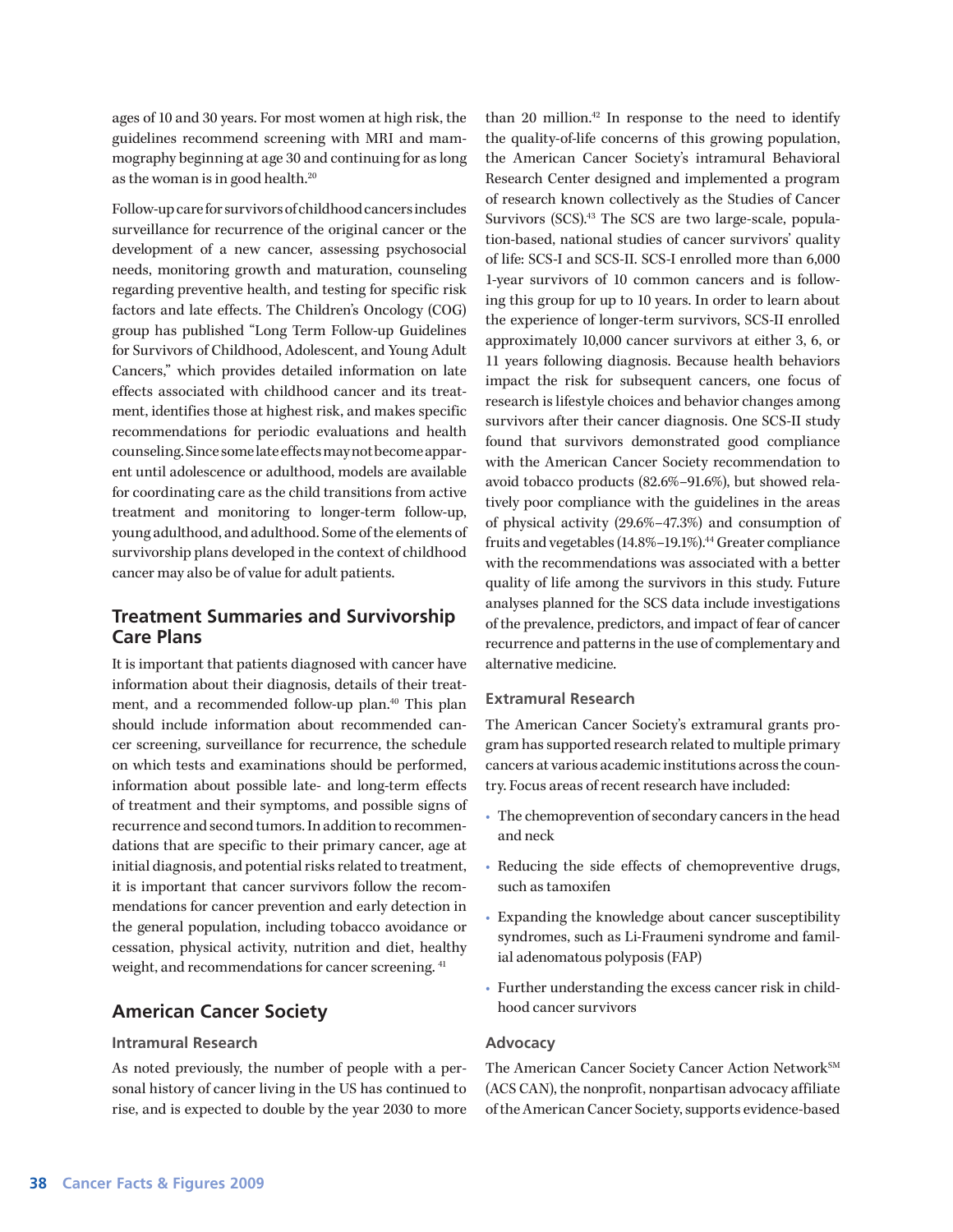policy and legislative solutions designed to eliminate cancer as a major health problem. ACS CAN has been an active participant in the development and dissemination of several Institute of Medicine reports that make policy and practice recommendations for addressing the barriers to survivorship care planning, coordination of care, and monitoring of late- and/or long-term post-treatment side effects in survivors. The health policy recommendations in these IOM reports form the backbone for federal bills ACS CAN supports through its advocacy work to promote prevention and care planning for patients as well as follow-up care for survivors. ACS CAN works to encourage elected officials and candidates to make cancer a top national priority. ACS CAN gives ordinary people extraordinary power to fight cancer with the training and tools they need to make their voices heard. For more information, visit acscan.org.

# **Programs**

In order to better serve our constituents – particularly newly diagnosed patients and their caregivers, the American Cancer Society offers an integrated network of programs and services through the Cancer Resource Network. The network can provide constituents with information, day-to-day help, and emotional support they need to get well. These programs and services can be accessed through the Society's National Cancer Information Center, Division service centers, the cancer.org Web site, Patient Navigator Program and Cancer Resource Center sites, Employer Initiative, and by health care provider referrals. Using these services, constituents have access to not only the American Cancer Society's programs, but also other national, state, and local resources through the Society's Cancer Resource Connection, a repository of other organizations' programs and services.

The Society's Web site, cancer.org, offers information, online decision-making tools, and other resources to aid in patient care management, and also provides information on the prevention and early detection of cancer, as well as opportunities for community involvement. Staffed by volunteers and patient navigators (trained health professionals), Cancer Resource Centers are located in selected hospitals across the country. These services help the patient and caregiver navigate the various systems and overcome barriers to their care by improving access to information, services, programs, and referral to community resources.

The American Cancer Society's programs assist those touched by cancer – from newly diagnosed, in treatment, and through survivorship – with a wide array of offerings. The Hope Lodge® program can provide people who must travel to their treatment temporary lodging. The Society can also assist those trying to find a clinical trial, or access to health insurance specialists and legal guidance. Help is available with local transportation needs to treatment facilities through the Road to Recovery<sup>®</sup> program. For those individuals dealing with the physical impact of their treatment, products and services are available that improve appearance and self-esteem through the Look Good…Feel Better® and *"tlc"*TM programs. To assist in addressing the emotional support needs for breast cancer and prostate cancer patients and their family members, Reach to Recovery® and Man to Man® programs, along with the Cancer Survivors Network<sup>®</sup>, provide peer-to-peer support and education to improve the quality of life in group, individual, face-to-face, phone, or online settings.

# **Data Sources**

The observed-to-expected ratio (O/E) and estimated absolute risk (EAR) are calculated using a cohort study approach in which individuals with a specific first cancer are followed over time to examine the risk of developing a subsequent primary cancer. Person-years-at-risk (PYAR) of developing a subsequent cancer are counted from the date two months after the diagnosis of the first cancer (to exclude multiple primaries diagnosed at the same time) until the date of last known vital status or death, and allocated by age, sex, race, and calendar year. The number of expected cancers is calculated for each PYAR stratum using cancer incidence rates from the referent (SEER) population, and then summed over all strata. The O/E is calculated by dividing the observed number of cancers by the expected number; statistical significance and confidence intervals are calculated using standard methods.<sup>45</sup> The O/E is used to identify increased or decreased risks of developing another cancer. The EAR is obtained by subtracting the expected number of cancer cases from the observed number of cancer cases, dividing by the PYAR, and multiplying by 10,000 to yield the number of excess cancers per 10,000 PYAR. The EAR is a useful measure of the impact of the subsequent cancer in a population of cancer patients. Statistical methods have also been developed to estimate the total number of cancer survivors in the US by primary site and the number who have been diagnosed with more than one cancer.<sup>46</sup>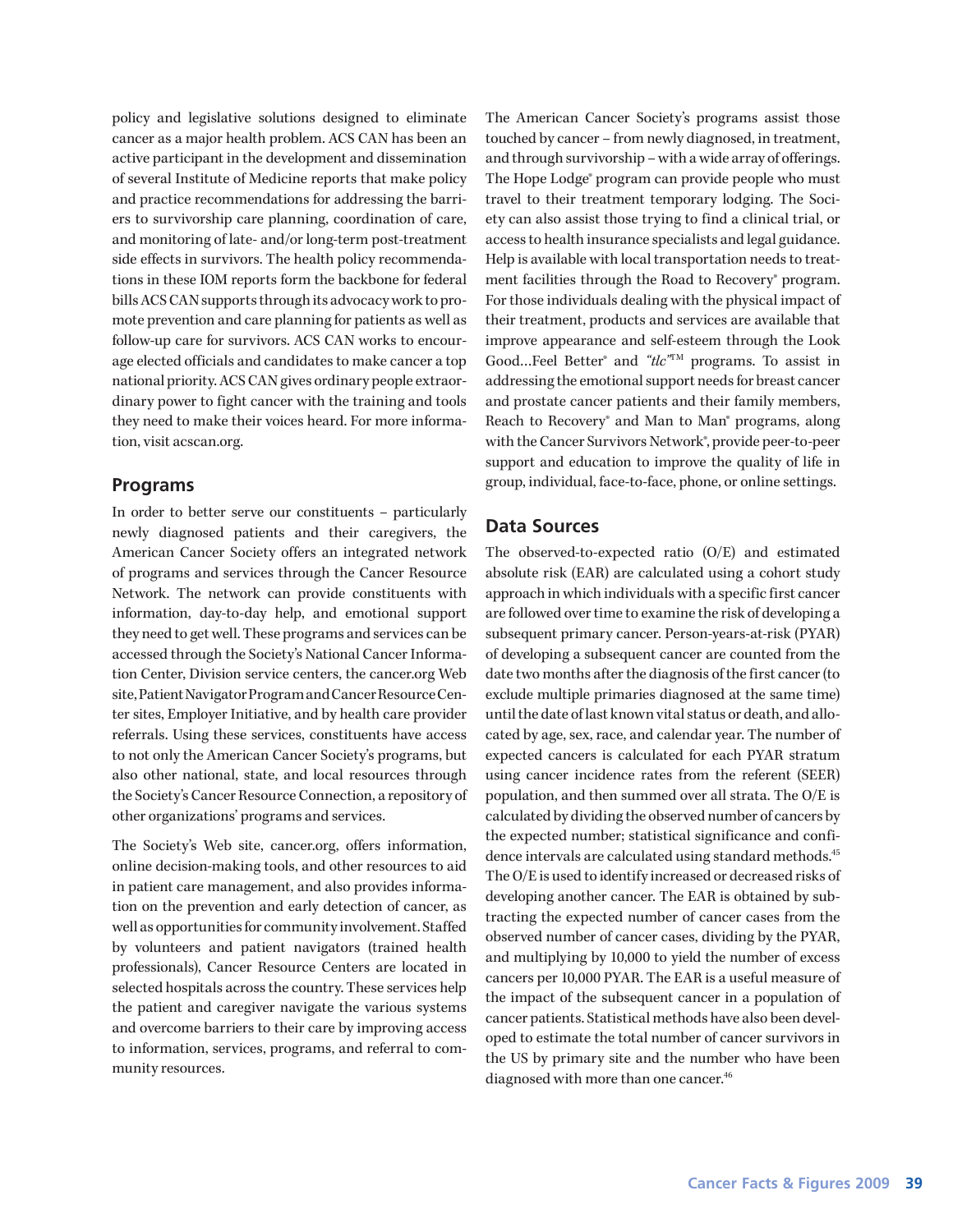Certain methodological limitations should be considered when interpreting data on multiple primaries from population-based registries and other population groups. Cancer patients are often under closer medical surveillance than the general population, which could lead to earlier detection of asymptomatic cancers that would not have been clinically evident for several years, or possibly not detected during the patient's lifetime. Apparent reduced risk of subsequent cancers may occur when surgery removes one or more organs from risk (such as removal of the uterus and ovaries for gynecologic cancer) or when multiple primary tumors of the same organ are considered single primaries (such as multiple cancers in the prostate and urinary bladder). Another limitation of studies in geographically defined areas, such as the SEER registries, is that subsequent cancers are not recorded for patients who migrate from their original geographic areas. This leads to under-ascertainment of cancer cases and conservative (negatively biased) estimates of cancer risk, which may be stronger for younger patients and those from more mobile populations.<sup>47</sup>

### **References**

1. Ries LAG, Melbert D, Krapcho M, et al., eds. *SEER Cancer Statistics Review, 1975-2005, Table II-9*. Bethesda, MD http://SEER. cancer.gov/csr/1975-2005: National Cancer Institute; 2008.

2. Begg CB. Methodological and Statistical Considerations in the Study of Multiple Primary Cancers. In: Neugut AI, Meadows AT, Robinson E, eds. *Mulitple Primary Cancers*. Philadelphia, PA: Lippincott Williams & Wilkins; 1999:13-26.

3. NCI. 2006. SEER Program Coding and Staging Manual. Available at http://seer.cancer.gov/tools/codingmanuals/.

4. Boice JD Jr., Storm HH, Curtis RE, et al., eds: Multiple Primary Cancers in Connecticut and Denmark. National Cancer Institute Monograph 68; 1985.

5. Curtis R, Freedman DM, Ron E, et al., eds. *New Malignancies Among Cancer Survivors: SEER Cancer Registries, 1973-2000*. Bethesda, MD: National Cancer Institute; 2006; No. NIH Publ. No. 05-5302 (Available at http://seer.cancer.gov/publications).

6. Mariotto AB. Personal communication to Elizabeth Ward, October 17, 2008: Prevalence of cancer survivors diagnosed with more than one cancer living in the U.S. as of January 1, 2005.

7. Schottenfeld D, Beebe-Dimmer J. Multiple primary cancers. In: Schottenfeld D, Fraumeni JF, Jr., eds. *Cancer Prevention and Early Detection Third Edition*. New York: Oxford University Press; 2006:1269-1280.

8. Fraumeni JF, Curtis RE, Edwards BK, Tucker MA. Introduction, pgs. 1-8. In: Curtis RE, Freedman DM, Ron E, et al., eds. *New Malignancies Among Cancer Survivors: SEER Cancer Registries, 1973-2000, 2006*. Bethesda, MD (NIH Publ. No. 05-5302; Available at http://seer.cancer.gov/publications).

9. Schottenfeld D. Primary and Secondary Prevention. In: Neugut AI, Meadows AT, Robinson E, eds. *Multiple Primary Cancers*. Philadelphia, PA: Lippincott Williams & Wilkins; 1999:67-90.

10. Gillison ML, D'Souza G, Westra W, et al. Distinct risk factor profiles for human papillomavirus type 16-positive and human papillomavirus type 16-negative head and neck cancers. *J Natl Cancer Inst*. Mar 19 2008;100(6):407-420.

11. Inskip PD. Second Cancers Following Radiotherapy. In: Neugut AI, Meadows AT, Robinson E, eds. *Mulitple Primary Cancers*. Philadelphia, PA: Lippincott Williams & Wilkins; 1999:91-136.

12. Inskip PD, Ries LA, Cohen RJ, Curtis RE. New Malignancies Following Childhood Cancer, pgs. 465-482. In: Curtis RE, Freedman DM, Ron E, et al., eds. *New Malignancies Among Cancer Survivors: SEER Cancer Registries, 1973-2000*. Bethesda, MD (NIH Publ. No. 05-5302; Available at http://seer.cancer.gov/publications).

13. Rheingold S, Neugut A, Meadows A. Treatment-related secondary cancers. In: Holland J, Frei EI, eds. *Cancer Medicine 7*. Hamilton London: BC Decker Inc; 2006.

14. Adams TD, Gress RE, Smith SC, et al. Long-term mortality after gastric bypass surgery. *N Engl J Med*. Aug 23 2007;357(8):753- 761.

15. Curtis RE, Ron E, Hankey BF, Hoover RN. New Malignancies Following Breast Cancer, pgs. 181-206. In: Curtis RE, Freedman DM, Ron E, et al., eds. *New Malignancies Among Cancer Survivors: SEER Cancer Statistics, 1973-2000*. Bethesda, MD (NIH Publ. No. 05-5302; Available at http://seer.cancer.gov/publications)

16. Daly M, Costalas J. Breast Cancer. In: Neugut AI, Meadows AT, Robinson E, eds. *Multiple Primary Cancers*. Philadelphiz: Lippincott Williams and Wilkins; 1999:303-318.

17. Vogel VG. Identifying and screening patients at risk of second cancers. *Cancer Epidemiol Biomarkers Prev*. Nov 2006; 15(11):2027-2032.

18. Khatcheressian JL, Wolff AC, Smith TJ, et al. American Society of Clinical Oncology 2006 update of the breast cancer followup and management guidelines in the adjuvant setting. *J Clin Oncol*. Nov 1 2006;24(31):5091-5097.

19. Breast Cancer *NCCN Practice Guidelines in Oncology* [2008; http://nccn.org/professionals/physician\_gls/PDF/breast.pdf.

20. Saslow D, Boetes C, Burke W, et al. American Cancer Society guidelines for breast screening with MRI as an adjunct to mammography. *CA Cancer J Clin*. Mar-Apr 2007;57(2):75-89.

21. Mysliwiec PA, Cronin KA, Schatzkin A. New Malignancies Following Cancer of the Colon, Rectum, and Anus, pgs. 111-144. In: Curtis RE, Freedman DM, Ron E, et al., eds. *New Malignancies Among Cancer Survivors: SEER Cancer Registries, 1973-2000, 2006*. Bethesda, MD (NIH Publ. No. 05-5302; Available at http://seer. cancer.gov/publications).

22. Bishop DT, Kolodner RD. DNA Repair Disorders and Multiple Primary Cancers. In: Neugut AI, Meadows AT, Robinson E, eds. *Multiple Primary Cancers*. Philadelphia, PA: Lippincott Williams & Wilkins; 1999:197-212.

23. Levin B, Lieberman DA, McFarland B, et al. Screening and surveillance for the early detection of colorectal cancer and adenomatous polyps, 2008: a joint guideline from the American Cancer Society, the US Multi-Society Task Force on Colorectal Cancer, and the American College of Radiology. *Gastroenterology*. May 2008;134(5):1570-1595.